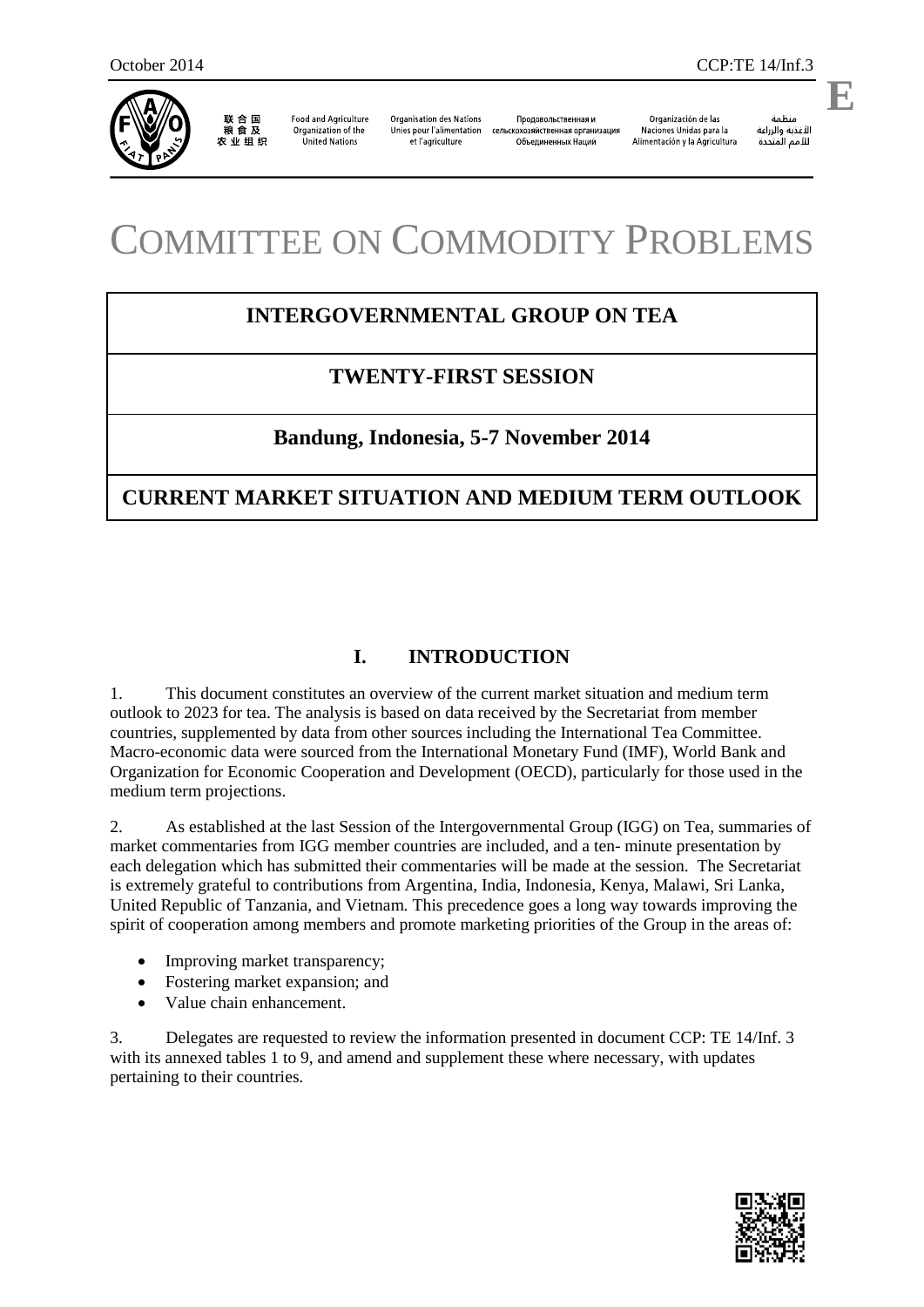## **II. PRODUCTION**

4. World tea production (black, green and instant) increased significantly by 6 percent to 5.07 million tonnes in 2013 (Figure 1). Black tea output increased by 5.4 percent and green tea by 5.1 percent, in response to continued firm prices (Annex Table 1).



**Figure 1 – World Tea Production**

5. Growth in world output was due to significant increases in the major tea producing countries, except Vietnam. China remained the largest tea producing country, accounting for 38 percent of the world total with an output of 1.9 million tonnes; production in India, the second largest producer, increased to 1.2 million tonnes; and output in the two largest exporting countries reached 436 300 tonnes and 343 100 tonnes in Kenya and Sri Lanka, respectively. Apart from the 7.5 percent decline in Vietnam to 185 000 tonnes, production in other major producing countries increased: Indonesia to 152 700 tonnes; Bangladesh to 66 200 tonnes; Uganda to 58 300 tonnes; Malawi to 46 500 tonnes; Tanzania to 32 400 tonnes; and Rwanda to 25 200 tonnes. Other producers in Africa recorded slight increases: Burundi to 8 800 tonnes; Zimbabwe to 8 500 tonnes; and South Africa to 2 500 tonnes.

#### **III. EXPORTS**

6. World tea exports reached 1.77 million tonnes in 2013, a 5 percent increase compared to 2012 (Figure 2), mainly due to record shipments from Kenya and Sri Lanka, the two largest exporters of black tea. Black tea exports were up by 5.8 percent in 2013 valued at USD 5.7 billion, a 10 percent increase by value (Annex Table 2). As for green tea exports, China continued to dominate with a 13.2 percent increase in 2013, and Vietnam, the second largest green tea exporter, a 14.5 percent increase (Annex Table 7).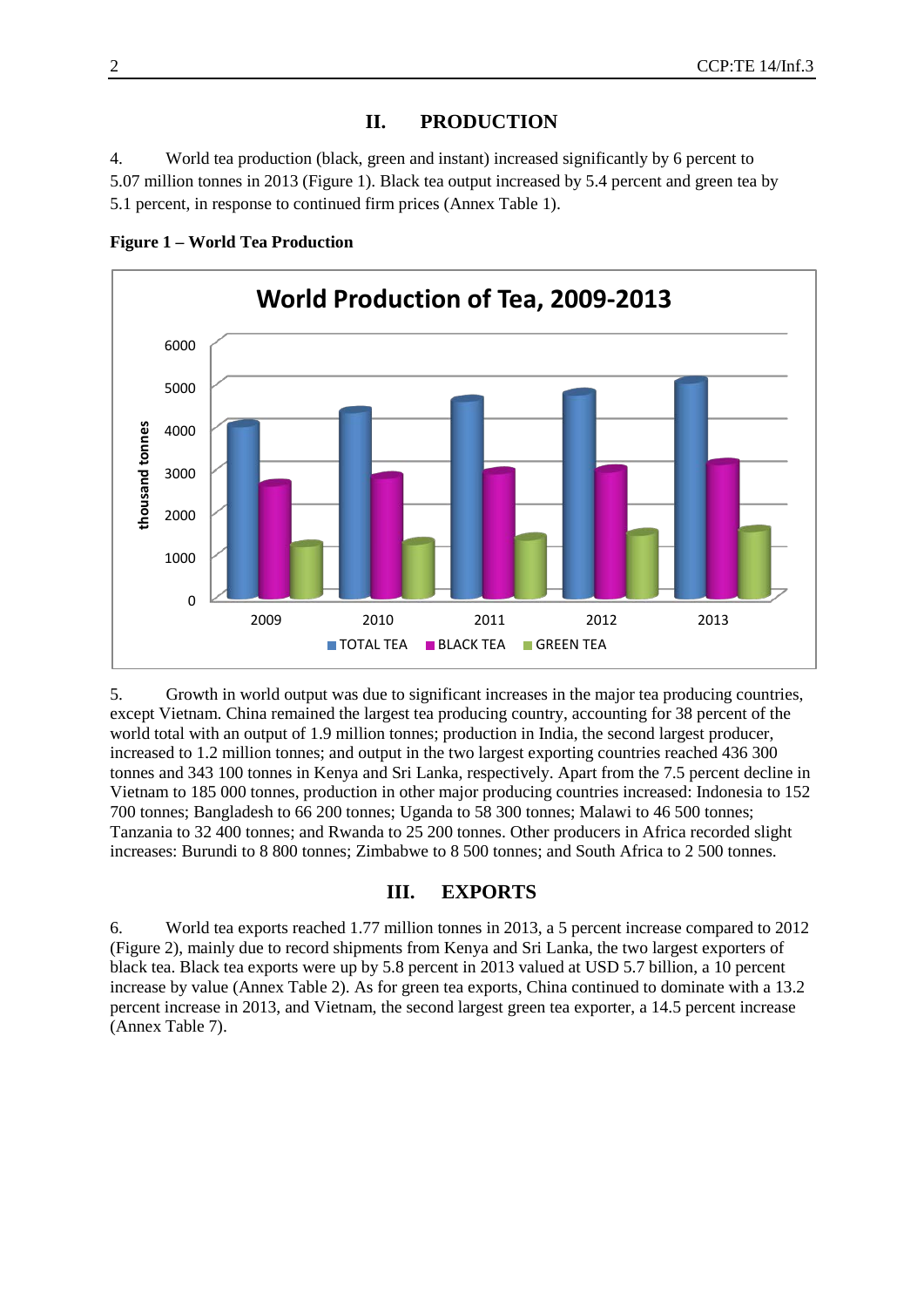

#### **Figure 2 – World Tea Exports**

## **IV. CONSUMPTION**

7. World tea consumption increased by nearly 5 percent to 4.84 million tonnes in 2013 (Figure 3). The expansion in consumption was underpinned by the rapid growth in per capita income levels, notably in China, India and other emerging economies (Annex Table 4). Growth in demand was particularly marked in China. After a spectacular rise in consumption in the last decade exceeding an eight percent annual growth rate, total consumption increased by 9 percent p.a. in 2013 to reach 1.6 million tonnes, the largest in the world. In India, consumption expanded by 6.6 percent in 2013 to reach 1 million tonnes.



**Figure 3 – World Tea Consumption**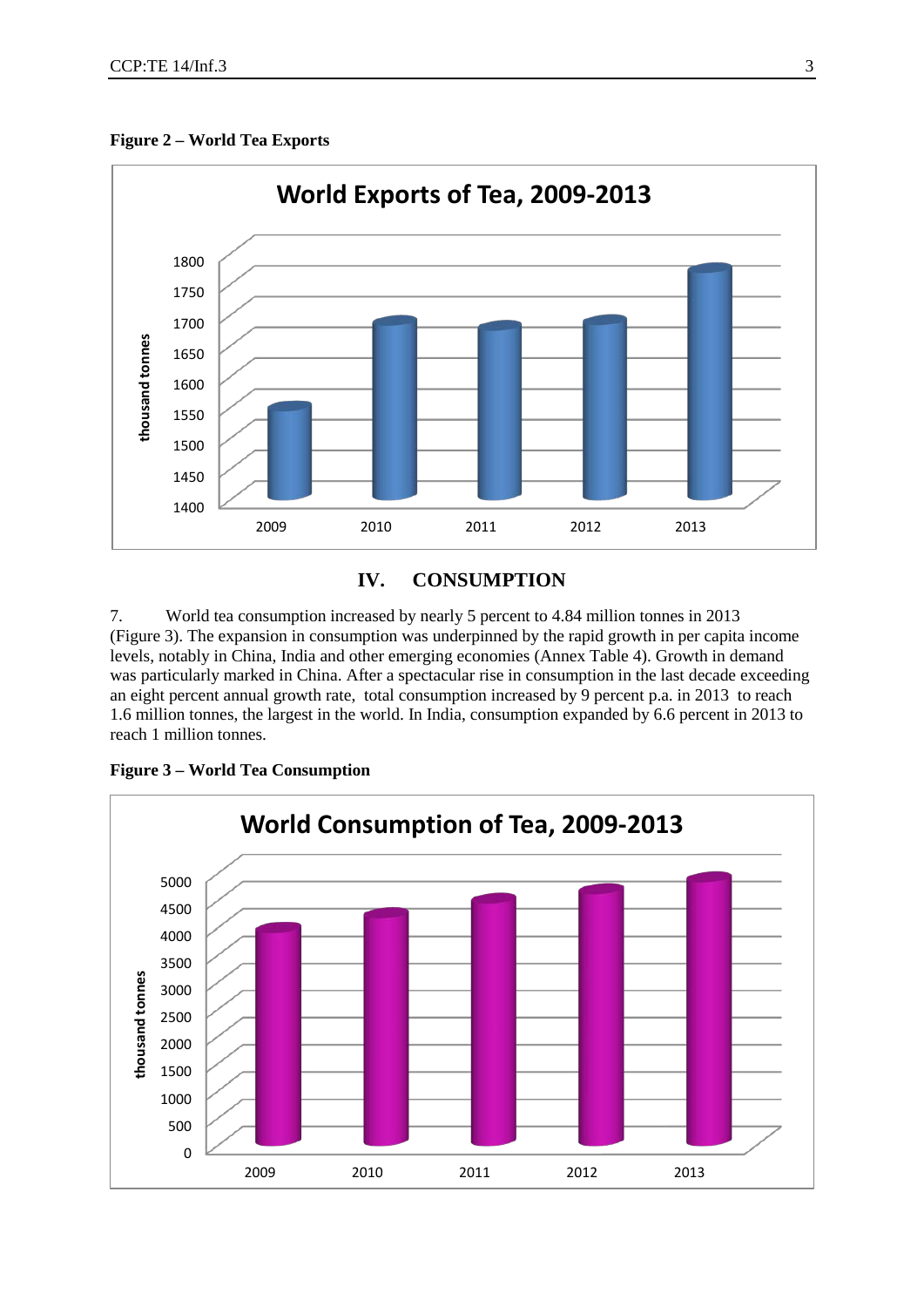## **V. PRICES**

8. The FAO Tea Composite Price has consistently increased each year until 2012, since last reaching its lowest level in 2002 when the average price was USD1.48 per kg (Figure 4). In 2013, the average price fell by 2 percent to USD 2.79 per kg from USD 2.86 per kg in 2012, and preliminary forecasts for 2014 indicate a further decline of 2 percent (Annex Table 5).

9. An important point to note is that the FAO Tea Composite Price is a weighted average price index for black tea only. It does not include green tea prices as consistent, credible, green tea prices are difficult to obtain on a consistent basis.

10. Another important consideration to note is that the decline in the FAO Composite Prices in 2013 and 2014 was exclusively due to the weakening of CTC tea prices. Orthodox tea prices actually continued to increase firmly, underpinned by a strong growth in demand in traditional orthodox tea markets of the Near East and the Russian Federation. Hence, the fall in the FAO Tea Composite price has been moderated by the strength of orthodox tea prices.

11. For CTC teas, auction prices indicate that there is excess supply at current price levels and a further weakening in prices will occur to clear the market, unless an unexpected correction occurs in the supply/demand balance.



**Figure 4 - FAO Tea Composite Price**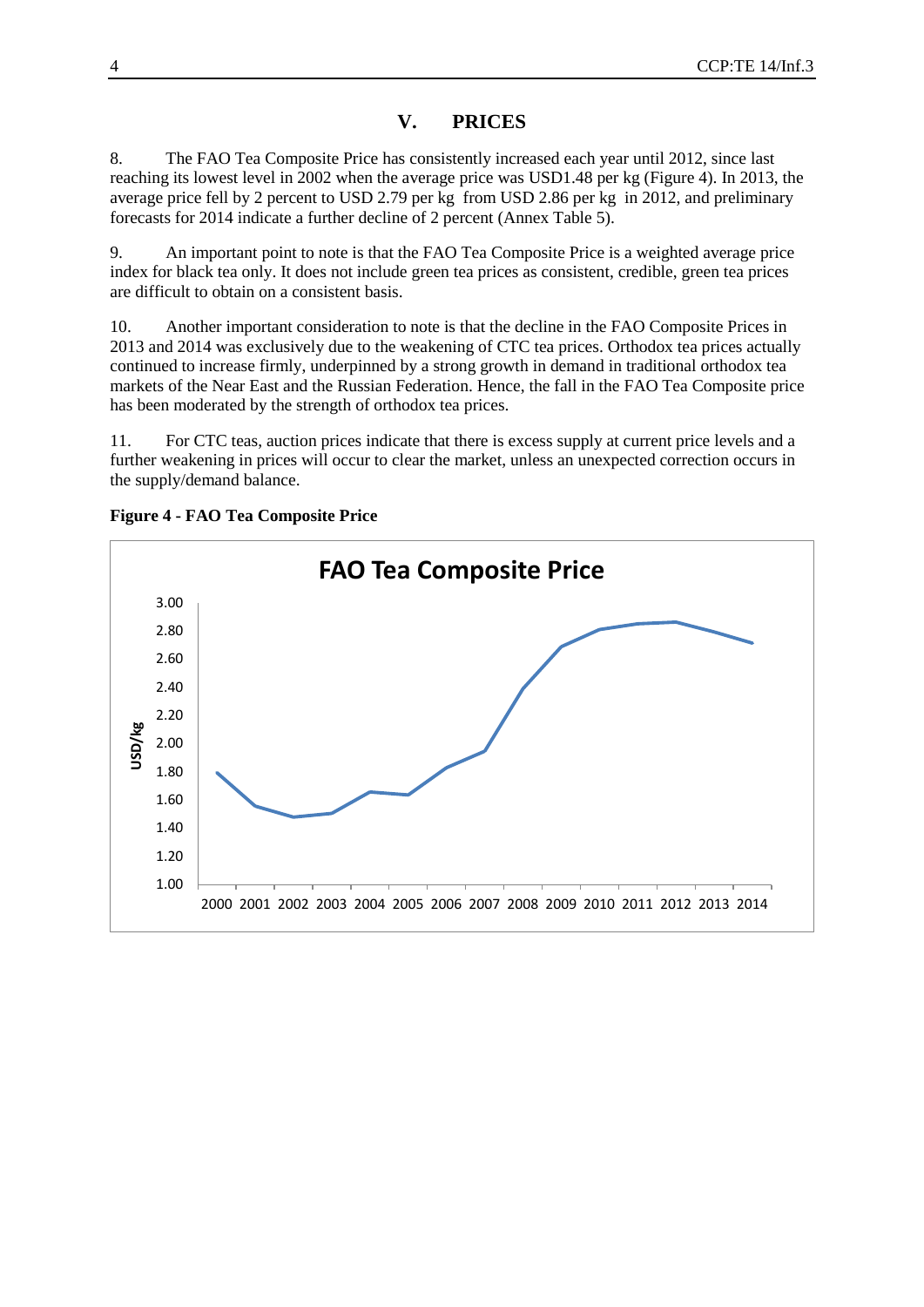## **VI. MARKET INFORMATION PROVIDED BY MEMBER COUNTRIES TO THE SECRETARIAT**

#### **A. ARGENTINA**

12. Tea in Argentina is harvested from October to late April or early May. Production in 2013 declined by 3 percent to reach 78 902 tonnes, and began with some difficulty due to "tea red mite" (*Olygonychus yothersi*) infestation.

13. Argentina exports most of its tea to more than 40 countries, but the United States remain the largest, accounting for more than 65 percent of exports in 2013, when total exports of tea reached 74 466 tonnes.

14. Domestic consumption remained low at 4 727 tonnes, because yerba mate and coffee are the preferred infusions. However, there are some groups that promote consumption, culture and tea ceremonies, which are likely to influence consumption.

#### **B. Bangladesh**

15. Tea is sold in bulk or in packets from tea estates to buyers at the Chittagong Auction or from estates directly to overseas buyers or internal traders with prior permission of the Bangladesh Tea Board (BTB). Tea auctions, which are organized by the Tea Traders Association of Bangladesh (TTAB), are held every Tuesday. Tea is mostly exported in bulk and some in blended form.

16. In 2013 there were 166 estates and 746 smallholders cultivating 58 719 hectares of tea from a total land holding of 116 219 hectares. With an average yield of 1.32 tonnes per hectare, production reached 66 150 tonnes in 2013 of which 61 900 tonnes were consumed domestically equating to 0.4 kg per capita. Production of tea has been increasing at a rate of two percent annually, while demand has been increasing at 3.2 percent per annum over the last five years due to the growth in income, population and rapid urbanization.

17. Since 1992 estates are permitted to add value to their teas by packing up to 25 percent of their output and sell directly from the estates to the domestic market. Sales of retail packed tea from estates have emerged as a growing segment and a viable alternative to the auction.

18. Tea blenders in Bangladesh are licensed by the BTB to buy tea directly from the auctions, if the firm is a member of the TTAB. Otherwise, they have to source their supplies from bidders at mutually agreed prices.

19. Tea exports from Bangladesh have declined gradually in recent years as domestic consumption has increased and exportable surplus reduced. Exports in 2013 was 540 tonnes of which 390 tonnes were purchased through the auction and 150 tonnes under direct negotiation. Tea exporters must be licensed by the BTB. Auction prices averaged Tk.192.82 (USD 2.51) per kg and export prices Tk.246.37 (USD 3.21) per kg in 2013.

#### **C. INDIA**

20. Tea production in India increased by 71 380 tonnes in 2013 to reach 1.2 million tonnes. Average auction price for 20[1](#page-4-0)3 was Rs.128.27 (USD 2.09)<sup>1</sup> per kg. compared to Rs.121.81 (USD 1.98) per kg. in 2012 and Rs.104.06 (USD 1.69) in 2011. Quantities auctioned ranged from 48 percent in 2011 to 44 percent of the total output in 2013.

-

<span id="page-4-0"></span><sup>&</sup>lt;sup>1</sup> Exchange rate as of 16 October 2014 where USD  $1 =$  Rs. 61.5102.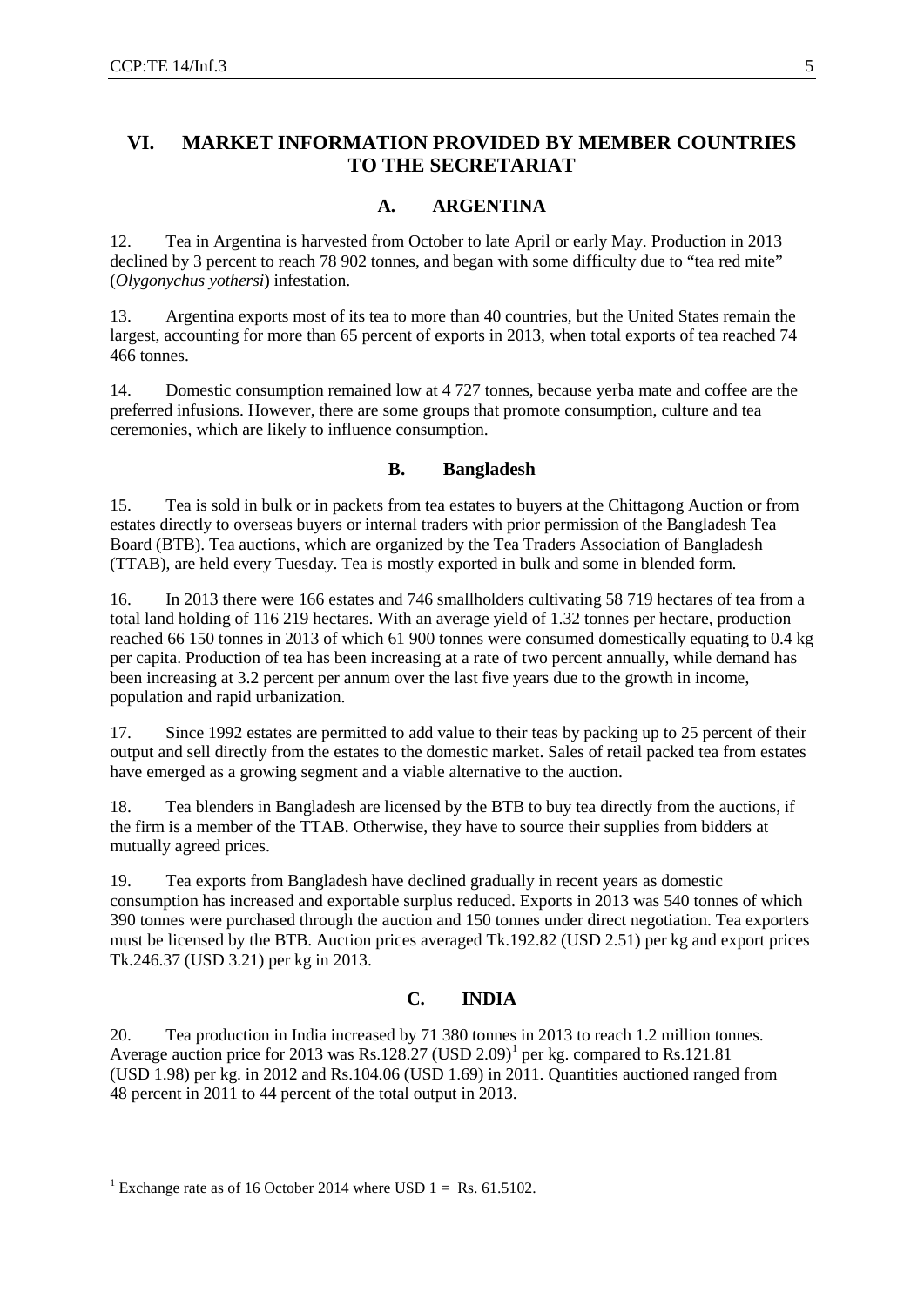21. For 2014 an irregular market is forecast following the trend of the first nine months of the year, when prices attained were quality sensitive: the better the quality the higher the premium. Production to June 2014 was 380 930 tonnes compared to 398 760 tonnes to June 2013, while exports in the first six months was 88 940 tonnes compared to 88 580 tonnes for the same period in 2013. The shortfall in production in the first six months of 2014 is expected to be recovered during the cropping months of July to September.

22. Based on the generic promotion initiative of the tea industry and the Tea Board of India which began in August 2014, domestic demand is expected to increase further by at least one to two percent in the next two years from the current annual growth rate of three percent. Hence, preliminary forecast to 2015 indicate that the market will remain steady, but input cost will increase because of the increase in wages being negotiated in North India which will reflect in prices.

#### **D. INDONESIA**

23. Indonesia produces orthodox and CTC black tea; panning and steaming green tea; jasmine tea; white tea; oolong tea; instant tea; tea bags and ready to drink (RTD) teas which are traded in more than 40 brand names, as well as teas produced for the pharmaceutical industry. In 1997/78 there was only one RTD brand. Tea production has been declining over the past decade from 169 819 tonnes in 2003 to 152 674 tonnes in 2013, mainly due to low tea prices received by growers, which severely affected their income and ability to effectively manage their tea gardens.

24. Although auction prices recovered significantly in recent years when the average price in 2013 (USD 1.98 per kg) more than doubled that averaged in 2003 (USD 0.95 per kg), margins barely kept pace with the rising cost of production, particularly due to the increase in energy cost and cost of compliance of the numerous certification requirements which have been taken on by the industry: Rainforest Alliance (RA), Ethical Tea Partnership (ETP), UTZ, Fair Trade (FT), Japanese Agricultural Standard (JAS), various organic certification, Bio Test Agro (BTA) and Maximum Residue Levels (MRL) to name a few.

25. Indonesia exports both black and green teas to more than 60 countries in Europe, America, Asia, Africa and Australia, which significantly contribute to foreign exchange earnings for the country. Export values have steadily increased from USD 95.8 million in 2003 to a record USD 178 million in 2010, before declining to USD 155 million in 2013, as a consequence of a reduction in volume rather than unit price : 87 100 tonnes were exported in 2010 compared to 70 800 tonnes exported in 2013.

26. With the decline in production, tea imports have steadily increased: from 50 tonnes valued at USD 50 000 in 1996 to 20 579 tonnes valued at USD 29.34 million in 2013.

#### **E. KENYA**

27. Kenya black tea production hit an all-time high of 432 452 tonnes in 2013, against 369 562 tonnes produced in 2012, mostly due to good weather conditions experienced in the first7 months of the year. Of this output, 294 010 tonnes were sold through the Mombasa Auction, 26 percent higher than the volume sold in 2012. Consequently, the average Auction price for Kenyan tea dropped to a 5 year low of USD 2.53 per kg compared to USD 3.18 recorded in 2012, the lowest since 2009.

28. Tea exports reached 494 300 tonnes in 2013, a 17 percent increase from shipments in 2012. Imported tea which is re-exported after blending accounted for an increasing quantity of tea exported from Kenya, hence the discrepancy between production and export data. With the increased volume and weakening Kenya shilling against the  $\text{USD}^2$  $\text{USD}^2$ , tea export earnings in 2013 was Kshs 114.4 Billion (USD 1.327 billion), compared to Kshs 112.2 Billion (USD 1.329 billion) recorded in 2012.

-

<span id="page-5-0"></span><sup>&</sup>lt;sup>2</sup> The average exchange rates were: K.sh  $86.206 =$  USD1 (2013); K.sh  $84.423 =$  USD 1.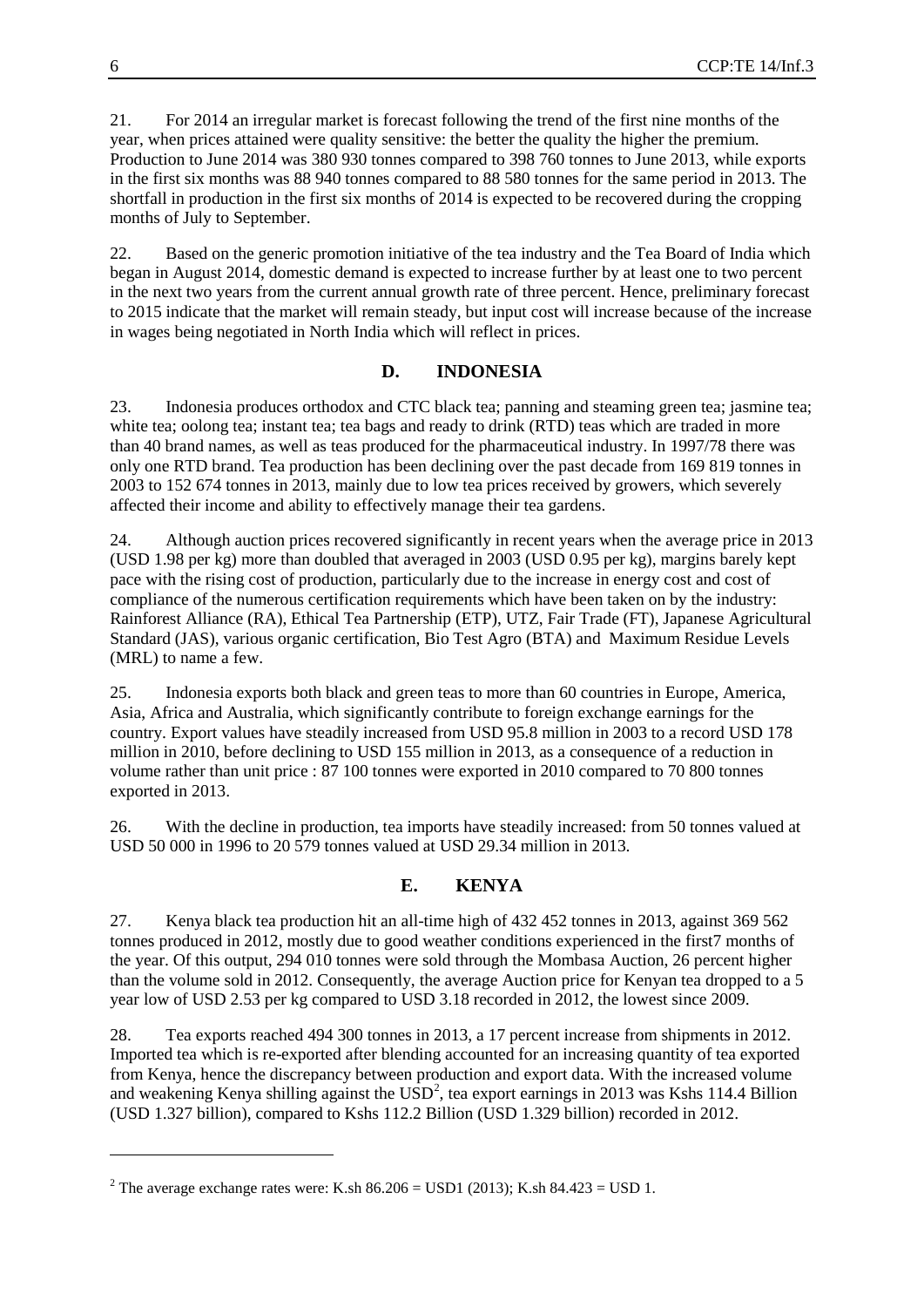29. In terms of consumption, domestic tea consumption stood at 26 550 tonnes in 2013, a 15 percent increase over the quantity consumed in 2012, possibly as a consequence of the sustained generic promotion campaign undertaken by the Tea Board of Kenya, intensive brand promotion by the tea packers as well as intense sales by factories through factory door sales.

30. Preliminary forecast indicate a slightly lower production level in 2014, possibly in response to weakening prices, which are expected to be about 10 percent lower than the 2013 average of USD 2.35 per kg. Exports are expected to remain at a similar level to 2013, but earnings are forecast to be reduced by about 9 percent to Kshs 104 billion (USD  $1.169$  billion)<sup>[3](#page-6-0)</sup> due to lower prices expected.

#### **F. Malawi**

31. Over the past three years, Malawi has experienced a steady decline in tea production mostly due to unfavourable weather conditions attributed to climate change. Malawi has experienced erratic and shorter rainy seasons over the past seven years, which has seen a drop in tea production from a record 52 559 tonnes in 2009 to 46 463 tonnes in 2013.

32. Domestic tea consumption averages around six percent of production and faces great competition from other beverages, such as soft drinks, as is the case world-wide. The domestic tea market lacks articulate tea promotion campaigns which the Tea Association of Malawi is in the course of formulating.

33. Over the past five years, Malawi has experienced a reduction in shipments to its traditional export markets of the United Kingdom and South Africa. Exports of tea have declined from 47 000 tonnes in 2009, to 40 000 tonnes in 2013.

## **G. SRI LANKA**

34. Tea production in Sri Lanka reached a record 343 100 tonnes in 2013, surpassing the 331 426 tonnes record established in 2010 and exports generated USD 1.55 billion in foreign exchange earnings, the highest ever recorded by Sri Lanka or any other tea producing/exporting country. As the global leader in the production of orthodox black tea, Sri Lanka orthodox teas fetched the highest ever average price at the Colombo Tea Auctions during the year. From an average Colombo Auction Price of Rs. 390 (USD 3.00) per kg in 2012, to Rs. 440 (USD 3.38) averaged in 2013. The low grown teas, which constitute over 60 percent of total production in the country, was instrumental in achieving this record performance and that segment registered an average auction price of around Rs. 500 (USD 3.85) per kg.

35. The Gulf countries of the Near East Region, continued to be the main destination for tea exports from Sri Lanka and absorbed almost 55 percent of the total tea exports with the Russian Federation and other CIS countries importing another 22 percent. In terms of individual markets, the Russian Federation remained Sri Lanka's largest buyer while Iran, Iraq, Syria, Turkey and the United Arab Emirates were also significant importers of Ceylon Tea. The demand from Sri Lanka's traditional importers underpinned the strong Colombo Tea Auction prices which remained at levels far exceeding all other global tea auction centres during 2013. While tea prices fell in most auction centres around the world, prices at the Colombo Auctions grew unabatedly throughout the year, and translated to an all-time high, average FOB price of USD 4.80 per kg. Export prices continued to rise in the first 6 months of 2014 when fob prices reached Rs. 652 (USD 5.02) per kg. compared to Rs. 590 (USD 4.55) per kg. for the same period in 2013.

36. Preliminary forecast for 2014 indicates a slight increase in production of one or two percent to between 345 000 to 350 000 tonnes, despite a comparative decline of 2 000 tonnes in the first 6 months due to extreme weather conditions.

-

<span id="page-6-0"></span><sup>&</sup>lt;sup>3</sup> Exchange rate as of 17 October 2014.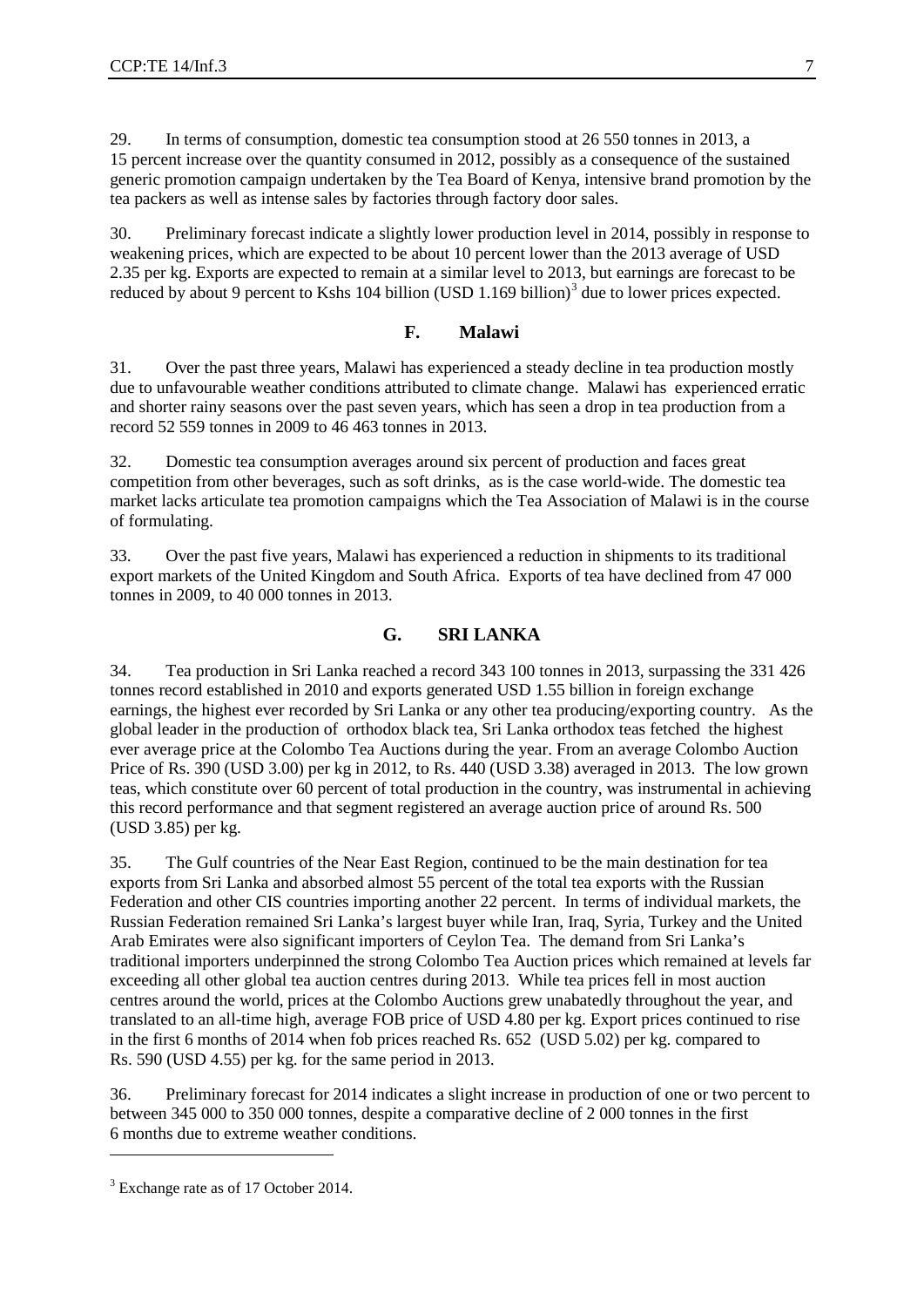## **H. UNITED REPUBLIC OF TANZANIA**

37. Black tea production in Tanzania stood at 32 422 tonnes in 2013 a less than one percent increase from the 32 298 tonnes produced in 2012, mainly due to production from newly planted areas.

38. Exports (including re-exports) for the year increased by 7 percent to reach 29 711 tonnes, valued at USD 61.39 million, an increase of USD 5.36 million over the earnings registered in the previous year, as export prices per kg averaged USD 1.74 in 2013 against USD 1.48 in 2012.

39. Local tea consumption increased by almost 14 percent in 2013 to reach 6 253 tonnes, mostly attributed to increased tea drinking campaigns creating awareness of the health benefits of drinking tea geared towards enhancing local tea consumption in Tanzania.

40. Preliminary estimates for 2014 indicate a further increase in production to 33 400 tonnes, as a result of increased tea productivity from newly planted and rehabilitated tea farms and improving management practices in both estates and smallholder farms. Outlook for 2015 indicates a further increase in production 20 34 100 tonnes.

## **I. VIETNAM**

41. Tea production in 2013 was approximately 185 000 tonnes, of which 54.9 percent was green tea 37.7 percent was black tea, and 7.4 other teas. As for exports, 141 000 tonnes (including reexports of 7 500 tonnes) valued at USD 226 million were exported in 2013, of which 52.6 percent was black tea and 46.7 percent green tea (including flavoured and oolong teas). Other teas made up the balance. Exports fetched an average price of USD 1 432 per tonne for black orthodox tea, USD 1 338 per tonne for black CTC tea, USD 1 780 per tonne for green tea, USD 1394 per tonne for jasmine tea, and USD 3 931 per tonne for oolong tea. Domestic consumption reached 31 500 tonnes, and closing stocks amounted to 10 000 tonnes.

42. Preliminary forecast for 2014 indicates a decline in production to 180 000 tonnes, of which 52.3 percent will be black, 39.8 percent green and 7.9 percent other teas. Exports is expected to reach 130 000 tonnes and domestic consumption 33 000 tonnes.

## **VII. PROJECTIONS**

#### **A. PRODUCTION**

43. The 10 years projections to 2023 indicate that world black tea production will grow at a slightly higher rate compared to the previous decade.

44. Black tea production is projected to grow at 2.9 percent annually to reach 4.17 million tonnes by 2023 (Figure 5 and Annex Table 6).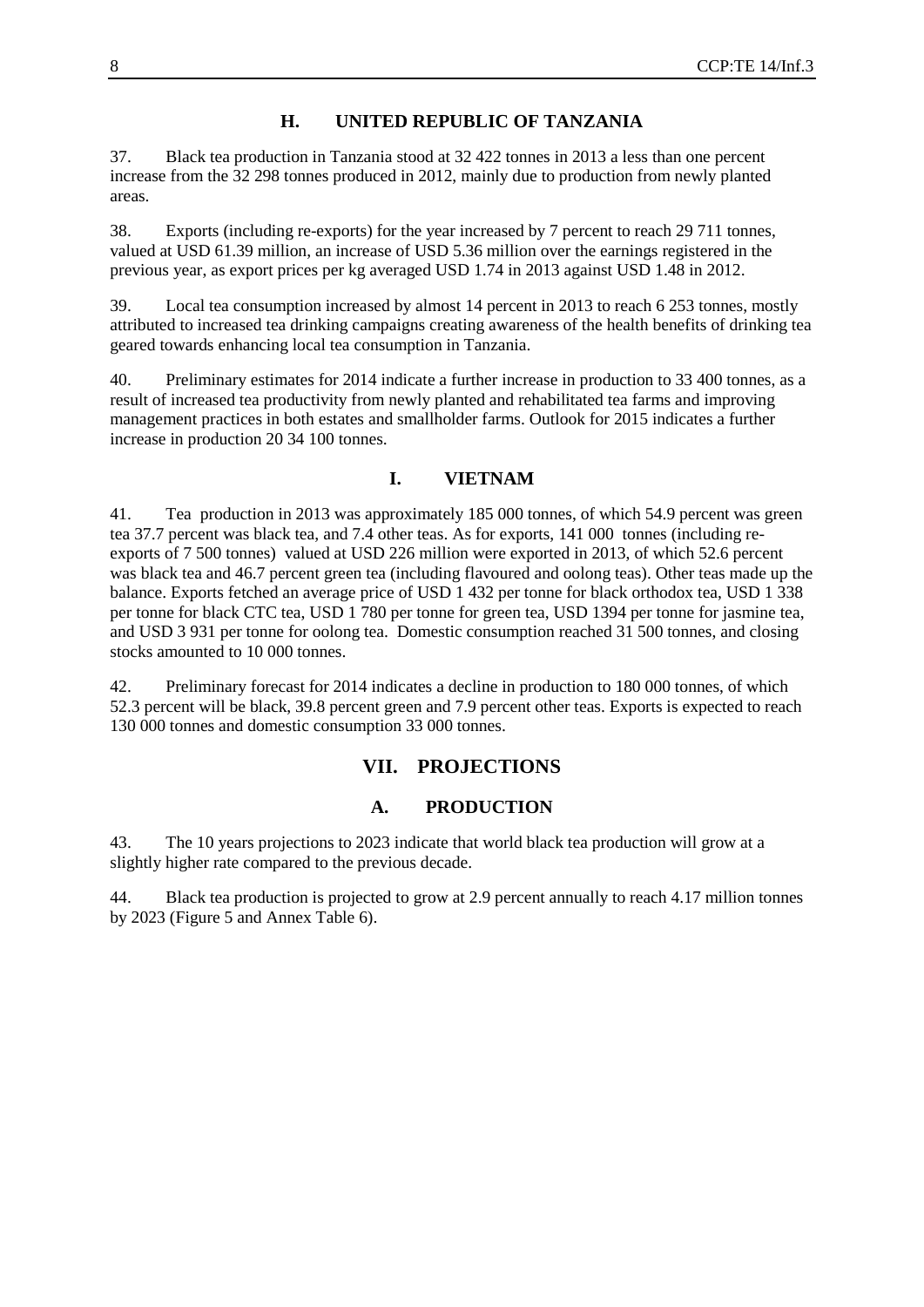



45. World green tea production is expected to grow at a faster rate than black tea, 8.2 percent compared to 2.9 percent, reflecting the growth in China where production of green tea is expected to reach 2.97 million tonnes by 2023, mostly through increased productivity rather than an expansion in area (Figure 6 and Annex Table 7).

**Figure 6 – Projected Production: Green Tea**

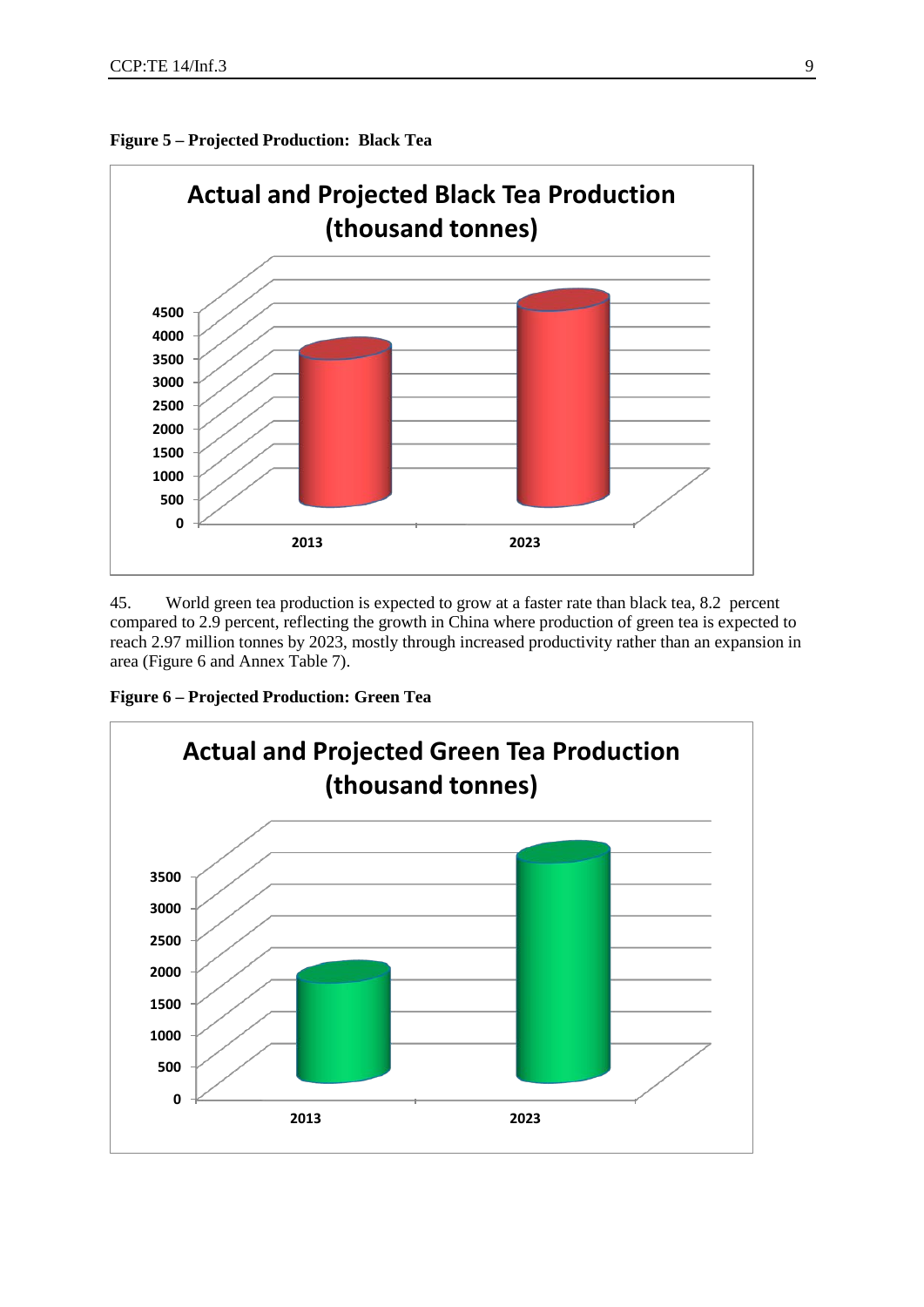## **B. BLACK TEA CONSUMPTION**

46. For non-tea producing countries: net imports were used as a proxy for consumption; and for producing countries: actual domestic consumption. Data on green tea consumption are not complete and therefore, difficult to make a meaningful projection.

47. Black tea consumption will grow at 3 percent annually to reach 4.14 million tonnes in 2023 (Figure 7 and Table 9). Stronger growth in consumption in producing countries is unlikely to offset declines in traditional import markets in the next ten years.

**Figure 7 – Projected Consumption**: **Black Tea**



#### **C. BLACK TEA EXPORTS**

48. Black tea exports are projected to reach 1.67 million tonnes in 2023 (Figure 8 and Table 8), with similar growth rates projected for both Africa and Asia. However, by 2023, export volumes for Asia are projected to reach 820 921 tonnes compared to 743 384 tonnes for Africa. Major exporting countries are expected to remain the same with Kenya being the largest exporter followed by Sri Lanka, India, Vietnam, Indonesia, Malawi, Uganda and Tanzania.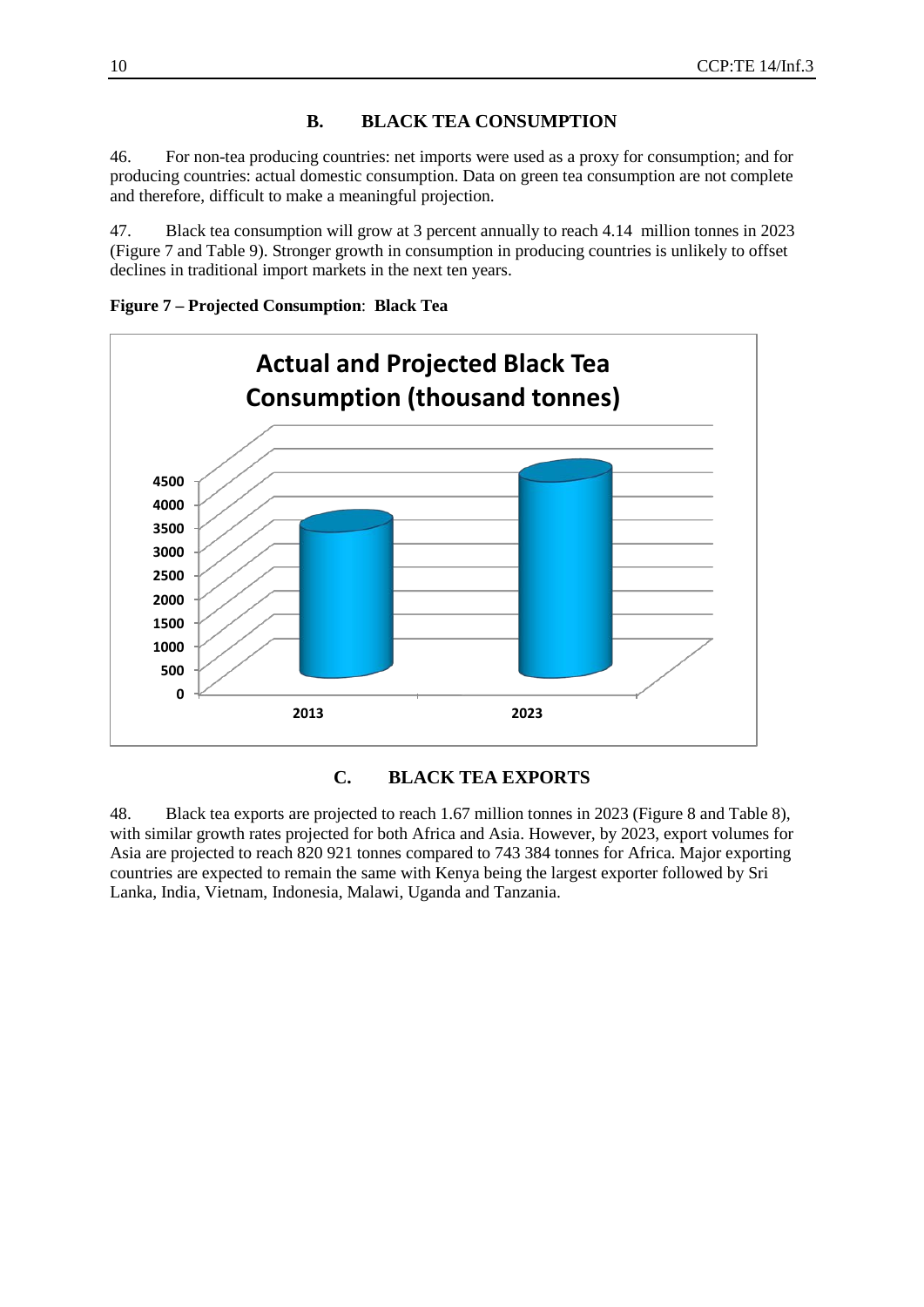



#### **D. GREEN TEA EXPORTS**

49. World green tea exports are projected to grow at 7.1 percent annually to reach 750 981 tonnes by 2023 (Figure 9 and Table 7). China is expected to continue to dominate with an export volume of 458 579 tonnes, followed by Vietnam at a distant second with 251 024 tonnes, Indonesia with 18 500 tonnes, and Japan at 7 631 tonnes.



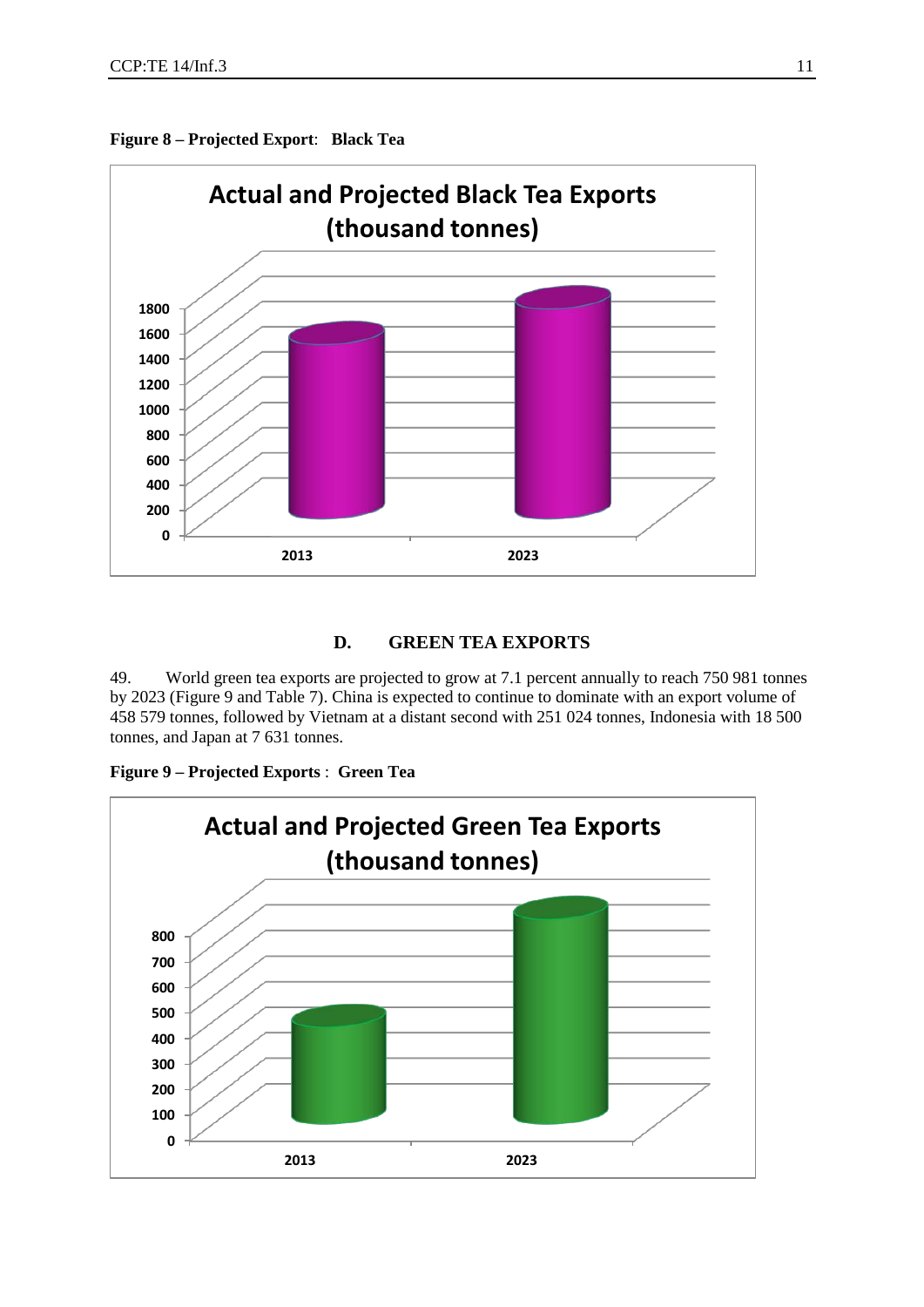## **VIII. CONCLUDING REMARKS**

50. The review of the world tea market indicates a five percent increase in trade volumes resulting in an estimated 10 percent increase in export earnings in 2013 to USD 5.7 billion at the global level. The revenue contributed significantly to financing food import bills of tea exporting countries. For example, in Kenya and Sri Lanka export earnings of USD 1.33 billion and USD 1.55 billion, respectively, financed more than 50 percent of Kenya's and 71 percent of Sri Lanka's food import bills in 2013.

51. The ratio was relatively smaller for other tea producing countries, but remained significant. For example, even though domestic consumption accounted for a larger share of total production in Indonesia, export value in 2013 was USD 155 million and in Tanzania tea exports earned the country USD 61.4 million. The socio-economic trickle down effects to rural incomes and household food security in tea producing countries were invaluable.

52. In terms of price developments, the average FAO Composite Price for tea has weakened over the last two consecutive years. Currently the weakening is mostly due to CTC auction prices, and if there is no correction in the market through adjustment in the supply response of CTC, this downward trend will continue.

53. Although overall growth in demand for tea is increasing, most of it is occurring in green and specialist tea segments. The price of orthodox tea has continued to increase firmly, underpinned by a strong growth in demand in traditional orthodox tea markets of the Near East and the Russian Federation.

54. In the medium term, the projections suggest that supply and demand of black tea will be in equilibrium in 2023 at a price of USD 2.81 per kg. recovering from its lowest point of USD 2.59 per kg in 2015, after market adjustments. Although this indicates an increase in nominal terms, in real terms, prices would actually decline (Figure 10).



**Figure 10 - Baseline projections to USD 2 023 per kg**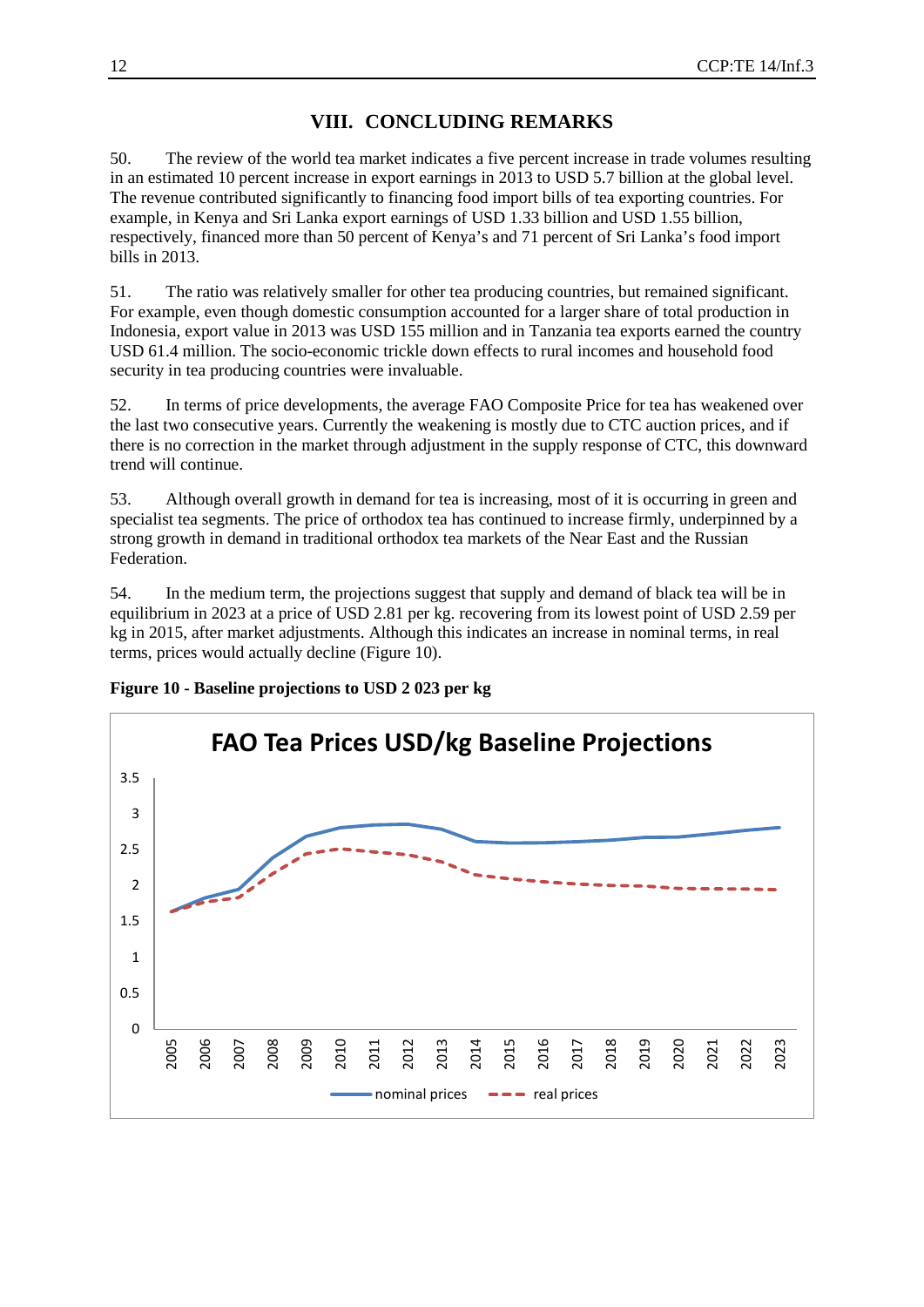55. Worse still, if there is no correction in supply response and assuming that output increases a further 5 percent, the impact on prices would be quite dramatic: a 40 percent decline over the next years reaching USD 1.82 per kg in 2023 or an average of USD 1.60 for the decade.



**Figure 11 – Production increases 5 percent over the baseline**

56. If the reaction to the declining prices were to cut back on production, say by 5 percent less than the baseline, then prices could be 27 percent higher for the decade reaching USD 3.4 per kg in 2023 (Figure 12).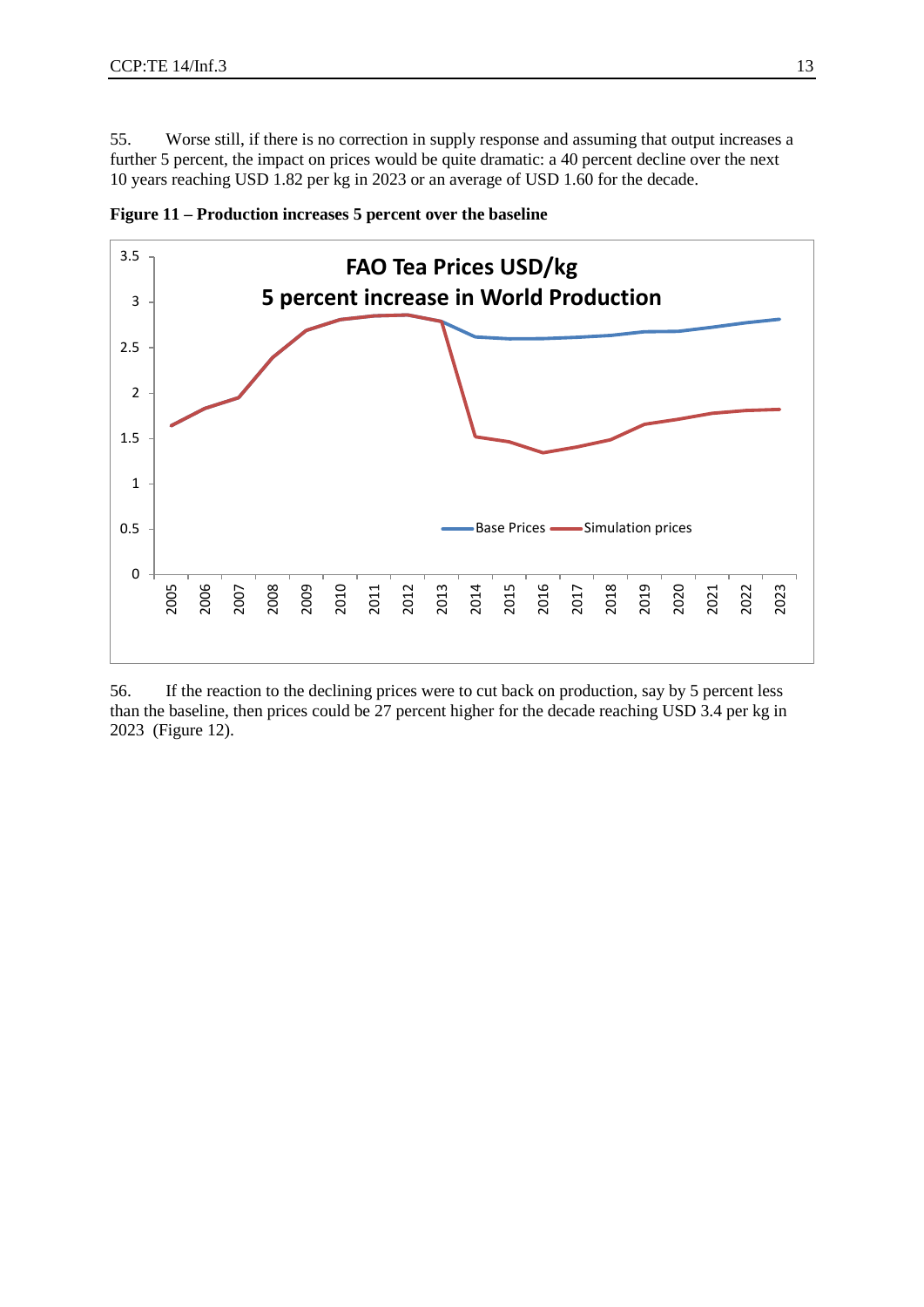

**Fig 12 – Production decreases by 5 percent less than the baseline**

57. Therefore, caution needs to be exercised. Greater efforts should be directed at expanding demand. For example, there is scope for increasing per capita consumption in producing countries as they are relatively low compared to traditional import markets. Diversification into other segments of the market such as organic and specialty teas should also be encouraged and the health benefits of tea consumption should be used more extensively in promoting consumption in both producing and importing countries. However, in targeting potential growth markets, recognition of and compliance with food safety and quality standards is essential.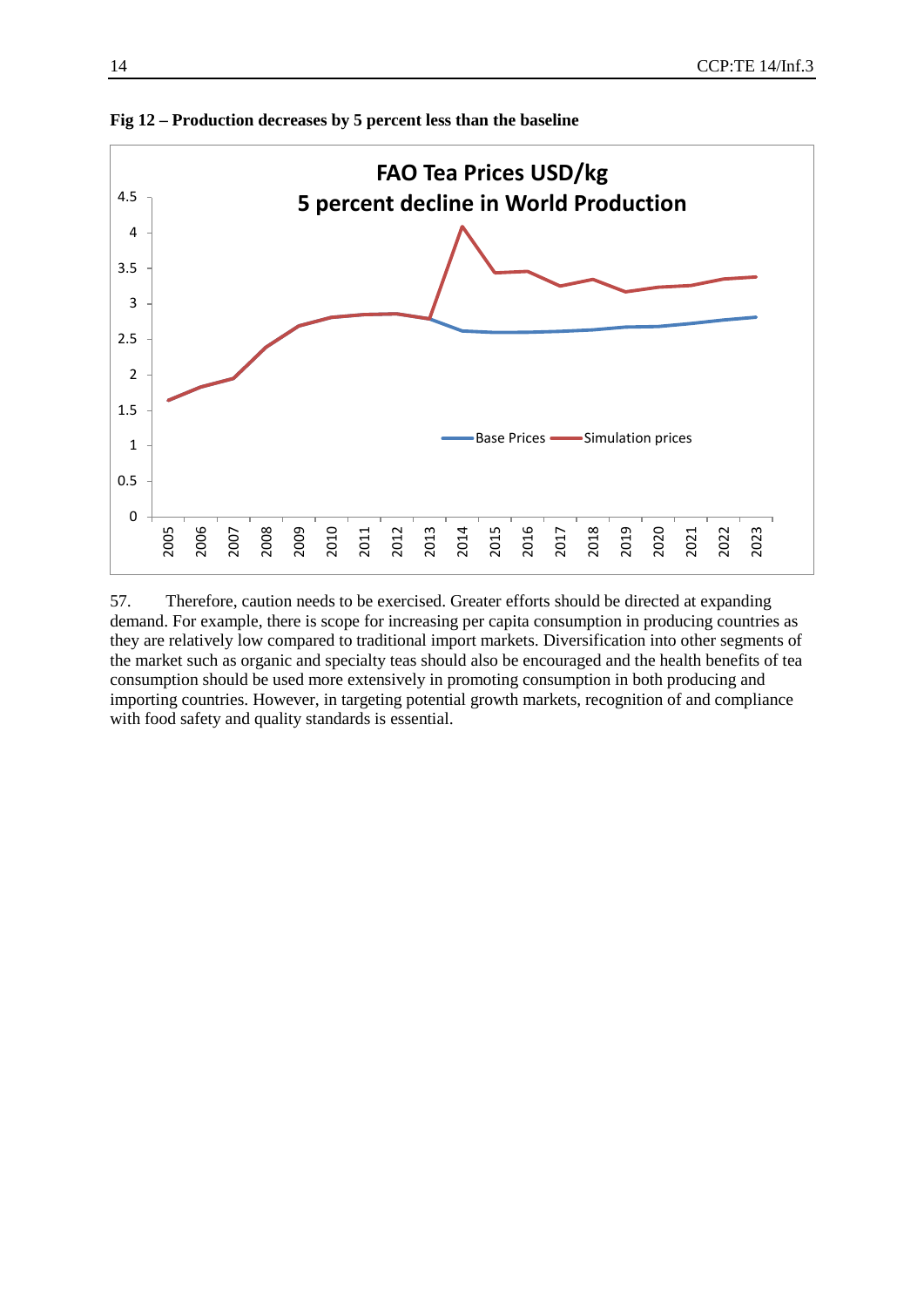# **ANNEX TABLES**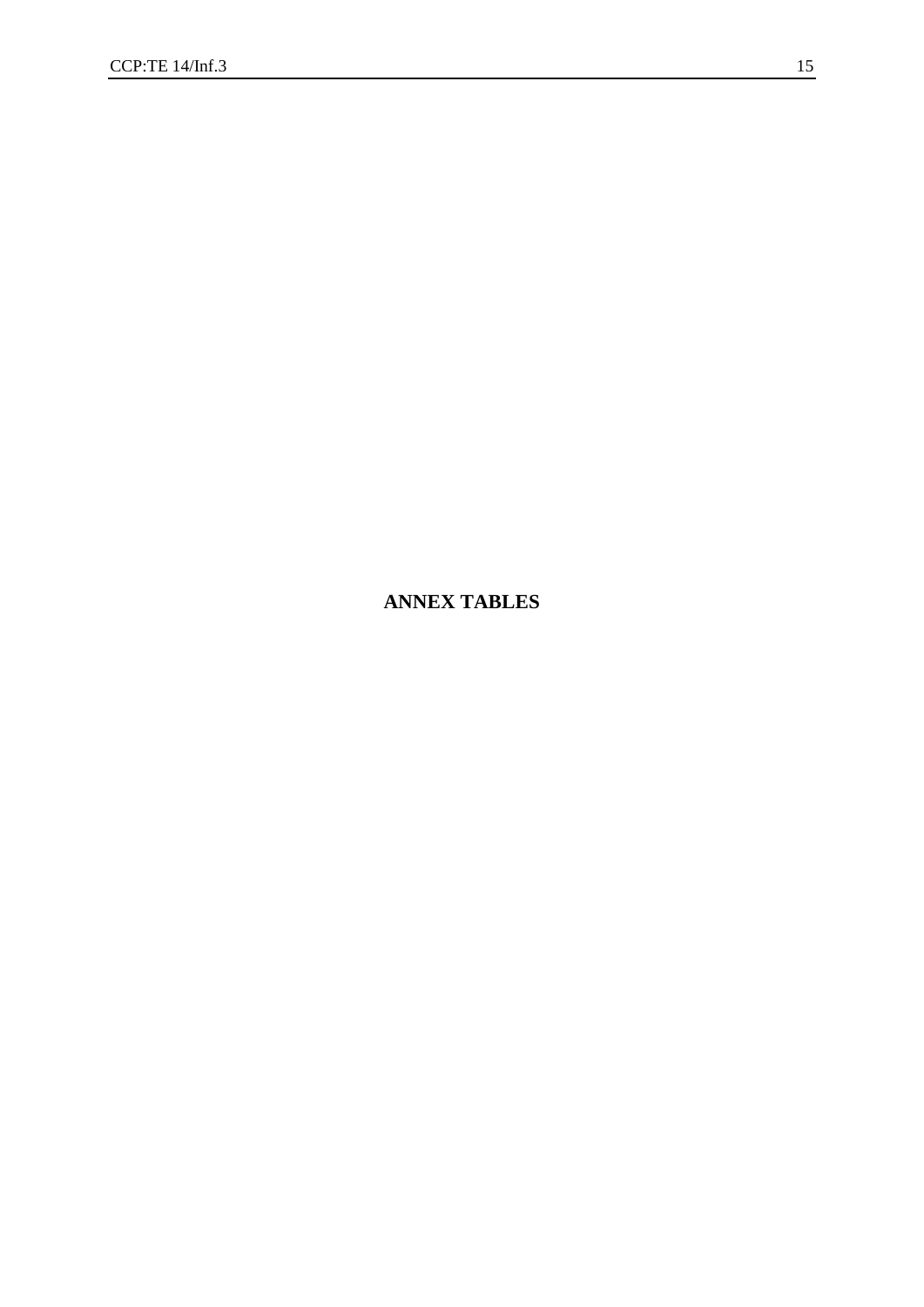#### **Table 1. World tea production (thousand tonnes)**

## **Tableau 1. Production mondiale de thé (en milliers de tonnes)**

## **Cuadro 1. Producción mundial de té (miles de toneladas)**

|                             | 2006-08 | 2009            | 2010   | 2011   | 2012   | 2013   |
|-----------------------------|---------|-----------------|--------|--------|--------|--------|
| <b>WORLD</b>                | 3891.2  | 4040.0          | 4364.7 | 4627.0 | 4784.5 | 5063.9 |
| Far East                    | 2892.3  | 3089.7          | 3280.3 | 3579.1 | 3753.3 | 3965.6 |
| Bangladesh                  | 56.8    | 60.0            | 60.0   | 59.6   | 62.5   | 66.2   |
| China (Mainland)            | 1150.5  | 1344.4          | 1475.1 | 1623.2 | 1789.8 | 1924.5 |
| India                       | 986.4   | 982.1           | 970.3  | 1119.7 | 1129.0 | 1200.4 |
| Indonesia                   | 150.3   | 156.9           | 156.6  | 150.8  | 150.9  | 152.7  |
| Sri Lanka                   | 311.3   | 291.2           | 331.4  | 327.5  | 328.4  | 343.1  |
| VietNam                     | 158.0   | 177.3           | 192.0  | 202.1  | 200.0  | 185.0  |
| Others                      | 78.9    | 77.8            | 94.8   | 96.2   | 92.7   | 93.8   |
| Africa                      | 535.9   | 520.5           | 616.1  | 591.7  | 580.2  | 649.5  |
| Burundi                     | 6.6     | 6.7             | 6.9    | 7.0    | 8.7    | 8.8    |
| Kenya                       | 345.2   | 318.3           | 403.3  | 383.1  | 373.1  | 436.3  |
| Malawi                      | 44.9    | 52.6            | 51.6   | 47.1   | 42.5   | 46.5   |
| Rwanda                      | 19.1    | 20.5            | 22.2   | 24.1   | 24.7   | 25.2   |
| South Africa                | 3.5     | 2.0             | 2.1    | 2.2    | 2.2    | 2.5    |
| Tanzania United Rep.        | 32.6    | 32.1            | 31.6   | 33.0   | 32.3   | 32.4   |
| Uganda                      | 42.4    | 51.0            | 59.4   | 56.3   | 57.9   | 58.3   |
| Zimbabwe                    | 12.4    | 7.3             | 8.6    | 8.4    | 8.5    | 8.5    |
| Others                      | 29.0    | 30.0            | 30.2   | 30.6   | 30.4   | 30.9   |
|                             |         |                 |        |        |        |        |
| Latin America and Caribbean | 97.7    | 89.8            | 107.4  | 107.8  | 98.3   | 95.0   |
| Argentina                   | 79.6    | 73.4            | 90.7   | 91.2   | 81.3   | 78.9   |
| <b>Brazil</b>               | 8.5     | 7.6             | 7.7    | 7.7    | 7.8    | 7.0    |
| Others                      | 9.7     | $\!\!\!\!\!8.8$ | 8.9    | 8.8    | 9.2    | 9.1    |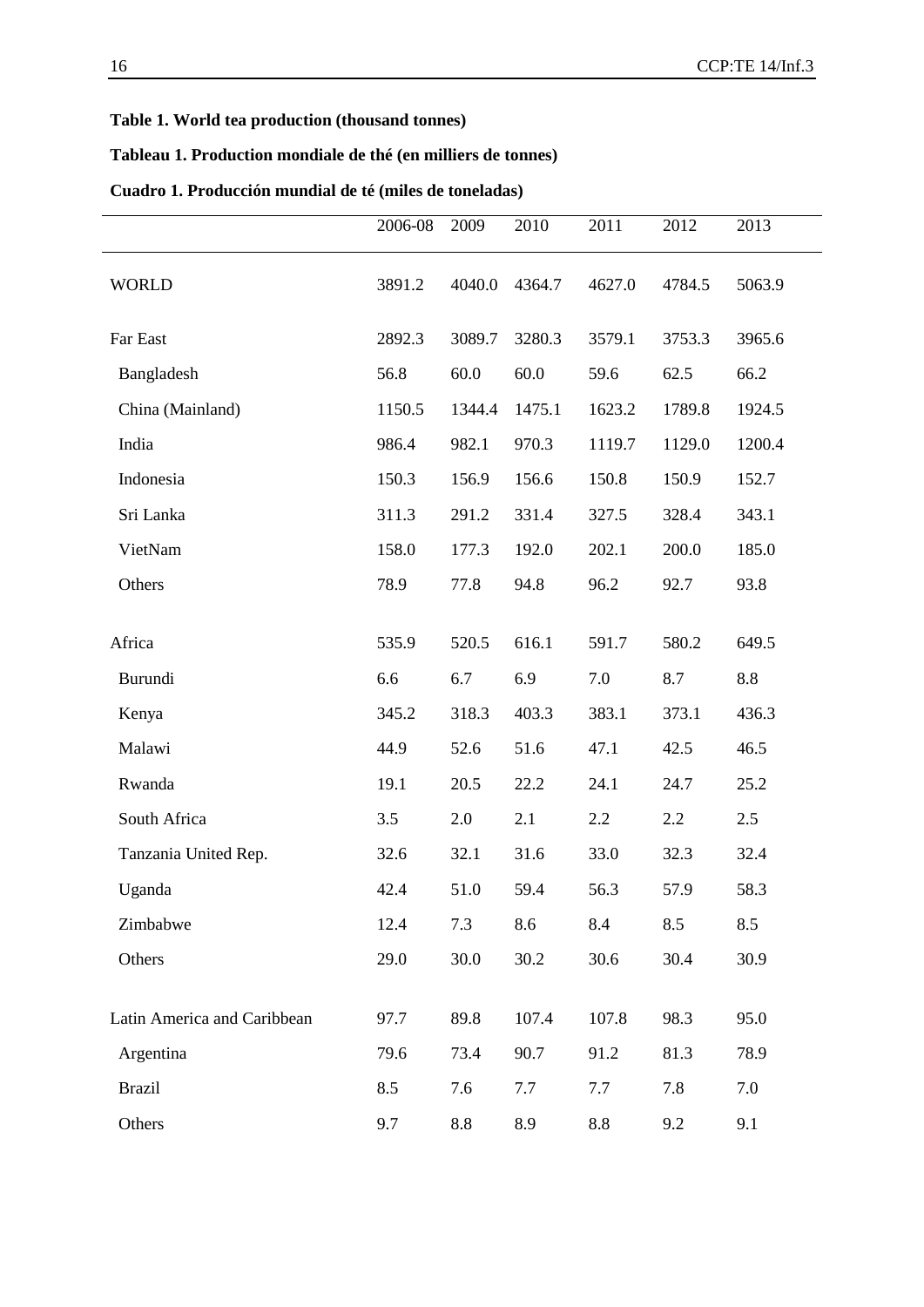|                       | 2006-08 | 2009   | 2010   | 2011   | 2012   | 2013   |
|-----------------------|---------|--------|--------|--------|--------|--------|
| <b>Near East</b>      | 255.2   | 238.2  | 262.0  | 251.1  | 251.5  | 253.5  |
| Iran, Islamic Rep. of | 41.4    | 39.6   | 27.0   | 29.5   | 26.5   | 26.5   |
| Turkey                | 213.7   | 198.6  | 235.0  | 221.6  | 225.0  | 227.0  |
| Oceania               | 7.1     | 7.2    | 7.2    | 6.6    | 6.4    | 6.5    |
| Japan                 | 94.7    | 86.0   | 83.0   | 82.1   | 85.9   | 84.7   |
| <b>CIS</b>            | 8.3     | 8.4    | 8.4    | 8.5    | 8.6    | 8.9    |
| Developed             | 113.7   | 103.8  | 101.0  | 99.5   | 103.3  | 102.9  |
| Developing            | 3777.5  | 3936.2 | 4263.6 | 4527.5 | 4681.2 | 4961.0 |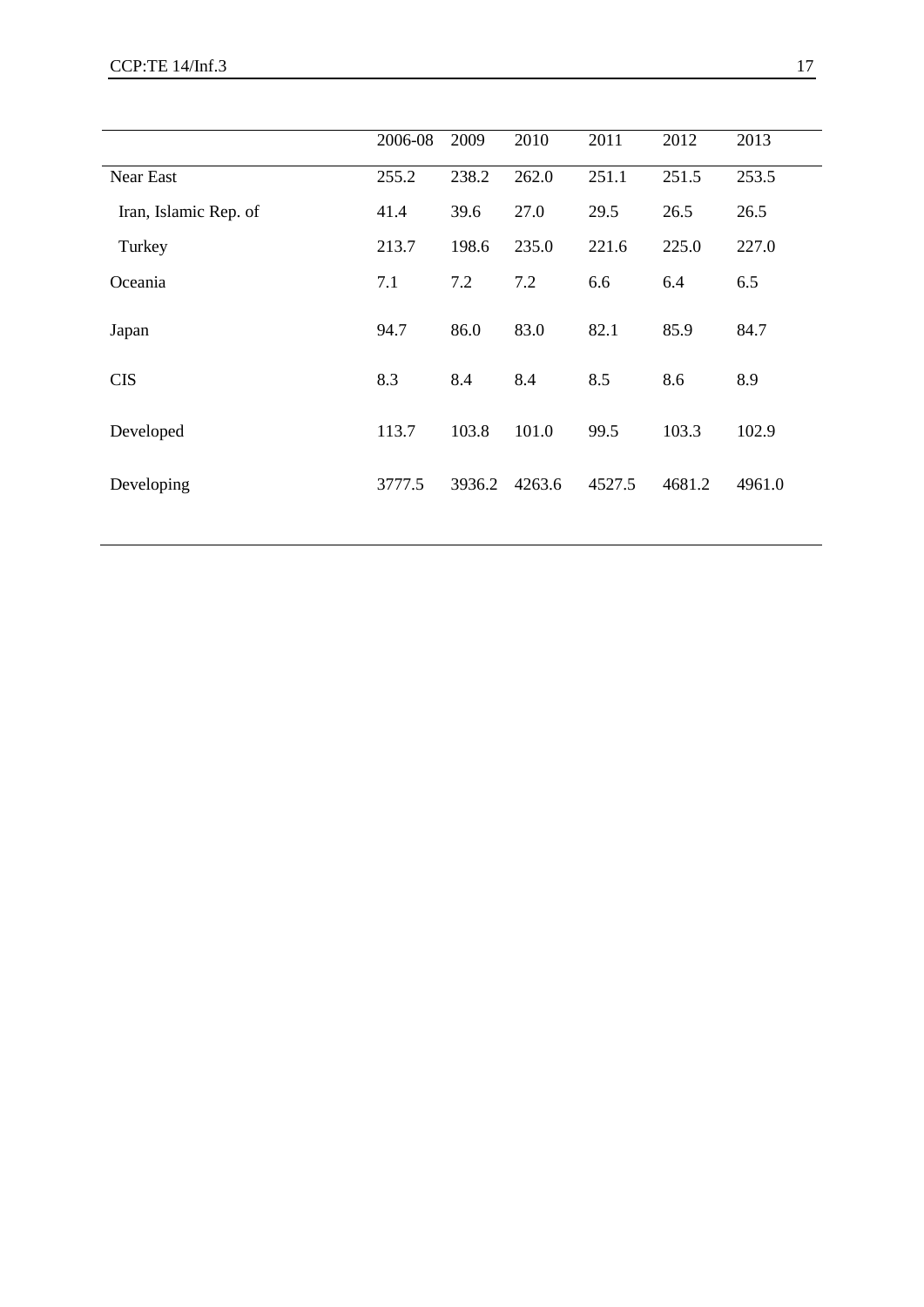#### **Table 2. World tea exports (thousand tonnes)**

#### **Tableau 2. Exportations mondiales de thé (en milliers de tonnes)**

|                             | 2006-08 | 2009   | 2010   | 2011   | 2012   | 2013   |
|-----------------------------|---------|--------|--------|--------|--------|--------|
| <b>WORLD</b>                | 1570.7  | 1544.7 | 1683.0 | 1674.8 | 1684.0 | 1768.5 |
| Far East                    | 1014.0  | 1008.8 | 1036.4 | 1051.9 | 1064.8 | 1077.9 |
| Bangladesh                  | 7.9     | 2.1    | 0.9    | 1.5    | 0.6    | 0.5    |
| Sri Lanka                   | 303.5   | 279.9  | 305.8  | 303.2  | 306.1  | 311.0  |
| China (Mainland)            | 291.0   | 303.0  | 302.4  | 322.6  | 321.8  | 329.7  |
| India                       | 200.2   | 180.5  | 182.7  | 205.3  | 199.1  | 209.2  |
| Indonesia                   | 91.7    | 92.3   | 87.1   | 75.5   | 70.1   | 70.8   |
| VietNam                     | 108.2   | 134.1  | 138.4  | 122.6  | 145.0  | 133.5  |
| Others                      | 11.5    | 17.0   | 19.1   | 21.4   | 22.1   | 23.1   |
| Africa                      | 462.8   | 449.1  | 542.9  | 519.4  | 525.7  | 596.4  |
| Kenya                       | 301.0   | 281.1  | 362.3  | 347.5  | 349.9  | 415.9  |
| Malawi                      | 42.9    | 46.8   | 48.9   | 44.9   | 41.8   | 40.5   |
| Zimbabwe                    | 9.1     | 4.5    | 5.1    | 5.7    | 5.9    | 5.9    |
| Rwanda                      | 17.4    | 18.8   | 21.5   | 23.2   | 23.0   | 23.5   |
| South Africa                | 5.6     | 5.3    | 5.0    | 2.7    | 2.8    | 5.2    |
| Tanzania United Rep.        | 26.4    | 24.4   | 26.1   | 27.1   | 27.8   | 26.2   |
| Uganda                      | 39.6    | 47.9   | 53.7   | 47.9   | 52.3   | 56.7   |
| Others                      | 20.8    | 20.3   | 20.3   | 20.3   | 22.3   | 22.5   |
| Latin America and Caribbean | 79.7    | 72.7   | 89.2   | 89.0   | 79.3   | 76.2   |
| Oceania                     | 7.0     | 7.8    | 7.4    | 6.7    | 6.1    | 6.6    |
| Developed                   | 16.7    | 17.5   | 17.2   | 14.5   | 13.7   | 18.1   |
| Developing                  | 1554.0  | 1527.2 | 1665.7 | 1660.2 | 1670.3 | 1750.4 |

#### **Cuadro 2. Exportaciones mundiales de té (miles de toneladas)**

i.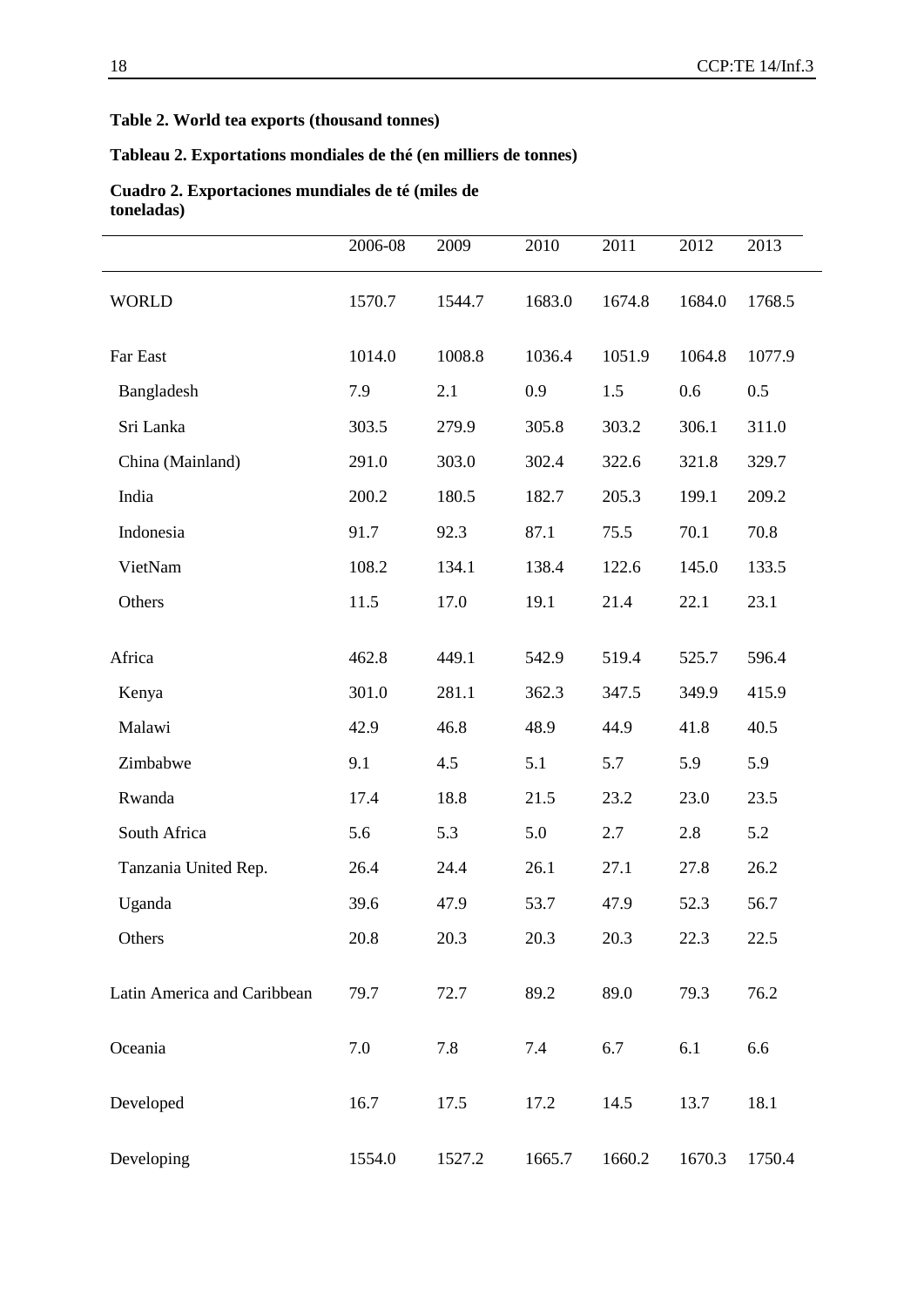#### **Table 3. World tea imports (thousand tonnes)**

**Tableau 3. Importations mondiales de thé (en milliers de tonnes)**

#### **Cuadro 3. Importaciones mundiales de té (miles de toneladas)**

|                           | 2006-08 | 2009   | 2010   | 2011   | 2012   | 2013   |
|---------------------------|---------|--------|--------|--------|--------|--------|
| <b>WORLD</b>              | 1685.7  | 1661.0 | 1760.9 | 1810.0 | 1813.7 | 1832.1 |
| Europe                    | 388.9   | 345.2  | 354.1  | 364.3  | 356.8  | 361.3  |
| EU                        | 383.2   | 339.6  | 348.5  | 357.6  | 349.6  | 353.0  |
| France                    | 17.6    | 17.7   | 19.3   | 18.1   | 18.2   | 19.0   |
| Germany                   | 48.6    | 44.3   | 50.8   | 54.3   | 56.4   | 54.9   |
| Ireland                   | 9.6     | 11.0   | 10.9   | 9.9    | 7.8    | 7.7    |
| Netherlands               | 32.2    | 30.0   | 28.5   | 24.2   | 22.1   | 28.6   |
| Poland                    | 29.7    | 28.7   | 29.8   | 34.4   | 33.2   | 32.5   |
| <b>UK</b>                 | 161.8   | 150.7  | 152.4  | 156.8  | 147.4  | 139.8  |
| Other EU                  | 83.6    | 57.1   | 56.7   | 60.0   | 58.4   | 70.4   |
| Other Europe              | 5.7     | 5.6    | 5.6    | 6.7    | 7.2    | 8.4    |
| <b>CIS</b>                | 265.0   | 276.2  | 280.3  | 283.1  | 287.7  | 270.2  |
| <b>Russian Federation</b> | 178.8   | 182.2  | 181.6  | 185.6  | 177.0  | 163.5  |
| Canada                    | 18.0    | 17.3   | 18.0   | 19.2   | 18.1   | 18.3   |
| Japan                     | 46.4    | 40.1   | 43.3   | 42.2   | 38.3   | 37.3   |
| <b>United States</b>      | 111.9   | 110.9  | 126.8  | 127.5  | 125.7  | 130.2  |
| Oceania                   | 16.7    | 15.9   | 16.7   | 15.1   | 16.3   | 16.1   |
| Far East                  | 223.8   | 202.2  | 253.2  | 271.0  | 275.4  | 277.8  |
| Sri Lanka                 | 15.6    | 10.0   | 12.2   | 11.4   | 6.2    | 5.0    |
| China (Mainland)          | 8.5     | 4.1    | 12.6   | 13.8   | 13.7   | 19.5   |
| India                     | 20.1    | 25.5   | 20.0   | 21.2   | 20.6   | 20.0   |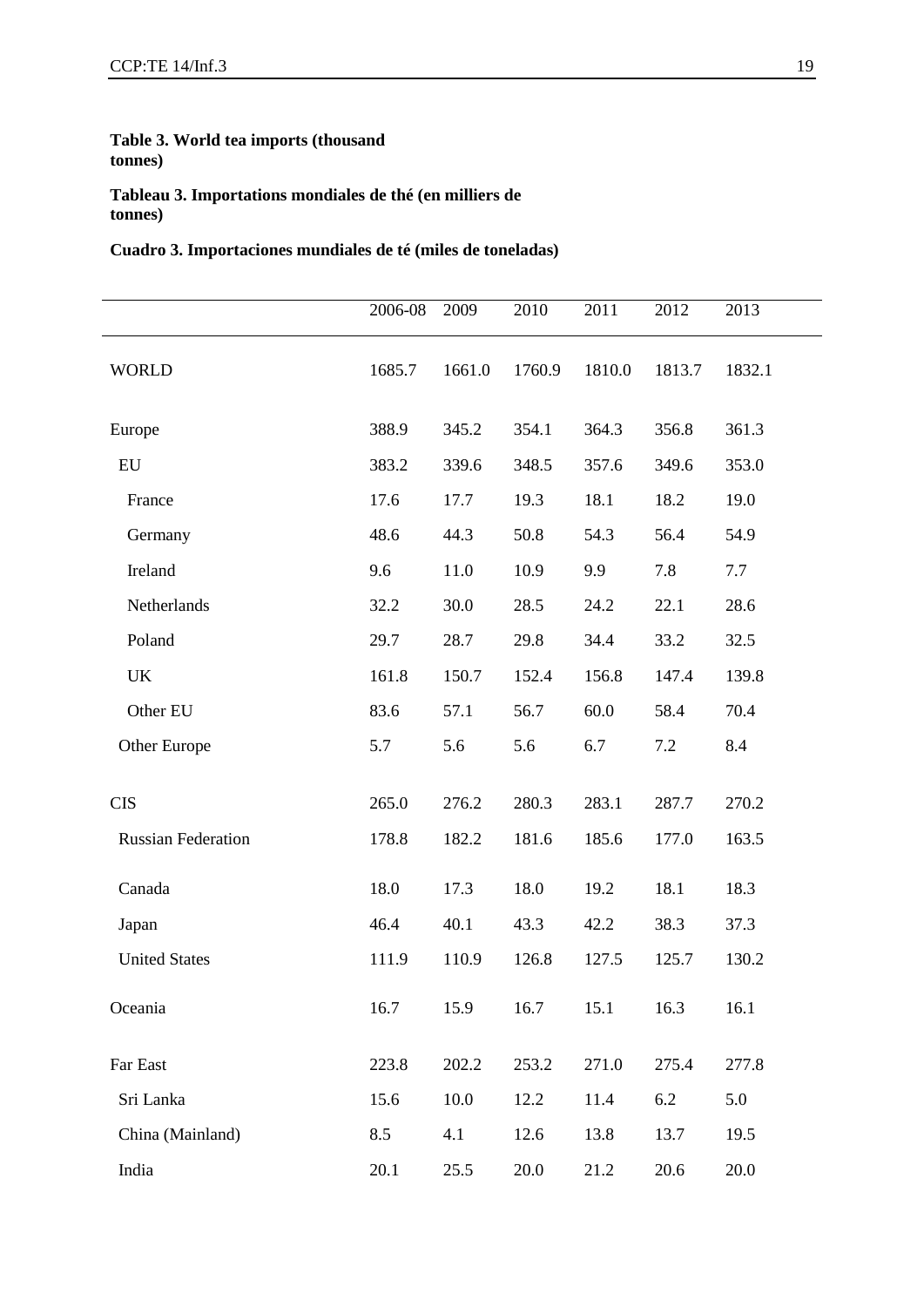|                             | 2006-08 | 2009  | 2010  | 2011  | 2012  | 2013  |
|-----------------------------|---------|-------|-------|-------|-------|-------|
| Indonesia                   | 6.9     | 7.2   | 10.9  | 19.8  | 24.4  | 20.6  |
| Malaysia                    | 14.7    | 16.4  | 17.9  | 19.3  | 18.2  | 19.8  |
| Pakistan                    | 107.5   | 85.7  | 120.3 | 126.2 | 131.3 | 126.6 |
| Others                      | 50.6    | 53.6  | 59.3  | 59.3  | 60.9  | 66.3  |
| Africa                      | 161.3   | 168.6 | 178.7 | 187.2 | 189.6 | 184.1 |
| Kenya                       | 8.6     | 4.9   | 13.7  | 7.8   | 8.9   | 11.1  |
| Morocco                     | 51.7    | 55.3  | 54.5  | 65.8  | 58.4  | 57.3  |
| South Africa                | 20.9    | 27.3  | 28.0  | 24.1  | 24.1  | 25.5  |
| Others                      | 80.2    | 81.0  | 82.5  | 89.5  | 98.1  | 90.2  |
| Latin America and Caribbean | 26.6    | 23.8  | 27.3  | 28.4  | 28.3  | 27.4  |
| Near East                   | 427.0   | 460.7 | 462.5 | 472.0 | 477.6 | 509.4 |
| Afghanistan                 | 40.3    | 46.9  | 57.6  | 46.6  | 49.3  | 71.8  |
| Egypt                       | 83.8    | 86.2  | 71.8  | 100.4 | 105.9 | 110.1 |
| Iran Islamic Rep. of        | 35.3    | 46.5  | 62.6  | 51.7  | 59.0  | 73.1  |
| Iraq                        | 43.0    | 40.0  | 40.0  | 40.0  | 38.3  | 34.0  |
| Libyan Arab Jamahiriya      | 11.0    | 9.0   | 11.7  | 11.4  | 17.7  | 8.1   |
| Saudi Arabia                | 26.5    | 29.6  | 31.6  | 33.7  | 33.9  | 34.3  |
| Sudan                       | 20.6    | 28.0  | 29.1  | 25.0  | 23.5  | 30.2  |
| Syrian Arab Republic        | 28.4    | 32.2  | 30.0  | 40.5  | 33.0  | 28.0  |
| <b>United Arab Emirates</b> | 93.6    | 85.0  | 80.0  | 73.0  | 66.0  | 72.0  |
| Others                      | 44.4    | 57.3  | 48.0  | 49.7  | 51.1  | 47.9  |
| Developed                   | 869.1   | 834.4 | 868.9 | 877.3 | 867.0 | 860.8 |
| Developing                  | 816.6   | 826.6 | 892.0 | 932.7 | 946.7 | 971.2 |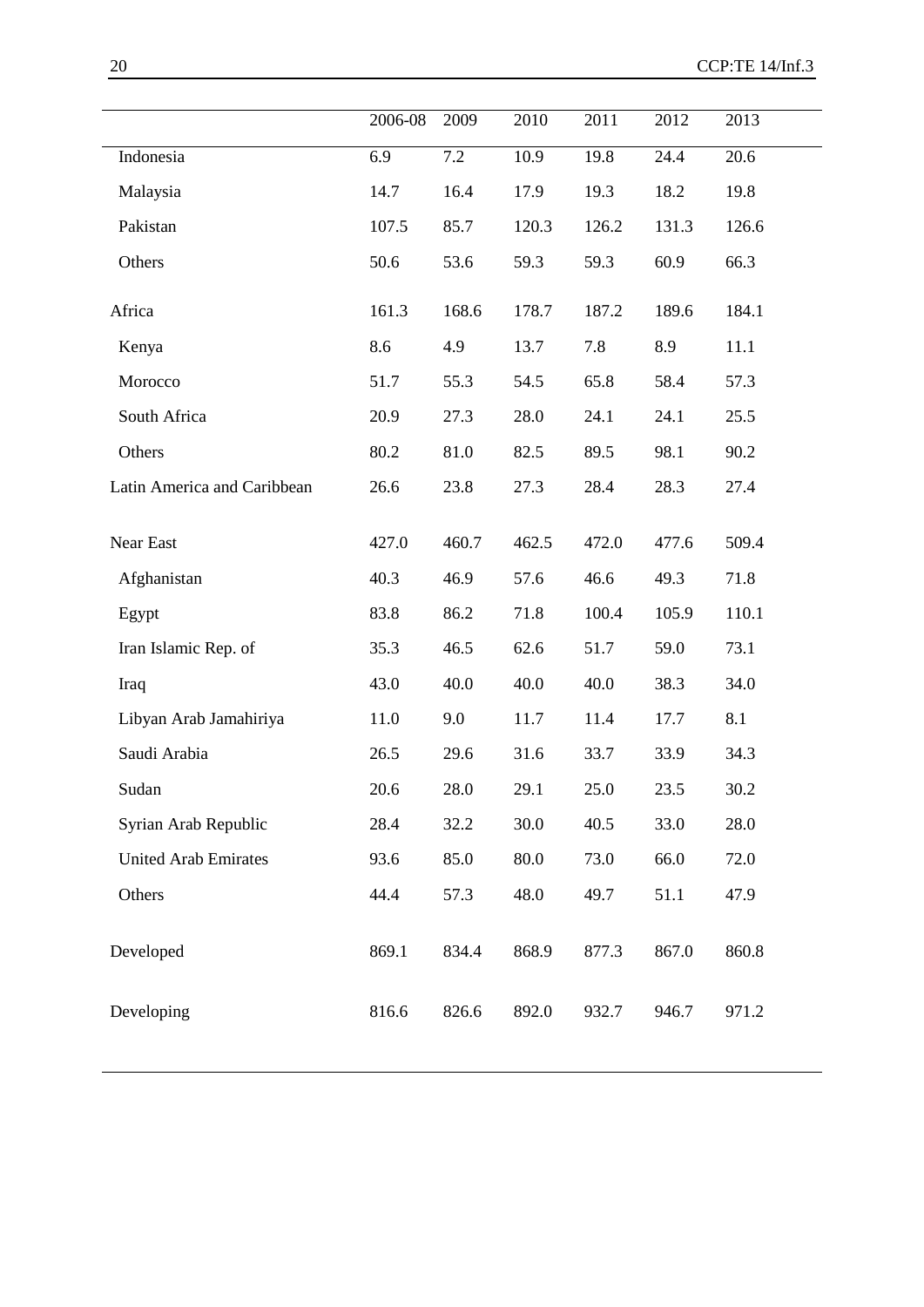#### **Table 4. Tea consumption (thousand tonnes)**

**Tableau 4. Consommation de thé (en milliers de tonnes)**

**Cuadro 4. Consumo de té (miles de toneladas)**

|                           | 2006-08 | 2009   | 2010   | 2011   | 2012   | 2013   |
|---------------------------|---------|--------|--------|--------|--------|--------|
| <b>WORLD</b>              | 3714.9  | 3916.0 | 4180.3 | 4449.6 | 4626.8 | 4842.1 |
| <b>DEVELOPED</b>          | 826.0   | 792.1  | 818.8  | 834.4  | 827.8  | 814.8  |
| South Africa              | 18.8    | 24.0   | 25.1   | 23.5   | 23.5   | 22.8   |
| ${\rm EU}$                | 259.7   | 228.5  | 230.3  | 246.6  | 238.0  | 242.0  |
| France                    | 14.6    | 13.9   | 15.3   | 14.9   | 15.1   | 15.2   |
| Germany                   | 23.2    | 19.0   | 24.9   | 25.9   | 29.9   | 28.9   |
| Ireland                   | 9.2     | 10.7   | 10.2   | 8.6    | 6.7    | 7.0    |
| Netherlands               | 13.8    | 11.8   | 10.9   | 14.2   | 7.0    | 12.2   |
| Poland                    | 23.7    | 15.8   | 17.2   | 19.8   | 19.9   | 15.0   |
| <b>UK</b>                 | 134.0   | 121.0  | 119.8  | 129.3  | 125.2  | 116.2  |
| Other EU                  | 41.2    | 36.2   | 31.9   | 33.9   | 34.2   | 47.5   |
| Japan                     | 139.4   | 124.1  | 124.0  | 121.9  | 121.9  | 119.1  |
| <b>United States</b>      | 109.6   | 108.2  | 123.8  | 124.6  | 122.7  | 127.4  |
| <b>Russian Federation</b> | 172.4   | 176.2  | 177.8  | 182.2  | 173.3  | 159.1  |
| Others                    | 126.1   | 131.1  | 137.8  | 135.6  | 148.5  | 144.4  |
|                           |         |        |        |        |        |        |
| <b>DEVELOPING</b>         | 2889.0  | 3123.9 | 3361.5 | 3615.1 | 3798.9 | 4027.3 |
| China (Mainland)          | 867.0   | 1045.3 | 1188.5 | 1314.5 | 1481.7 | 1614.2 |
| India                     | 786.9   | 822.1  | 818.3  | 922.2  | 939.2  | 1001.4 |
| Turkey                    | 214.6   | 202.4  | 241.9  | 227.4  | 227.2  | 228.0  |
| Egypt                     | 81.1    | 82.3   | 68.5   | 95.7   | 95.4   | 99.0   |
| Pakistan                  | 107.3   | 85.7   | 120.3  | 126.2  | 131.3  | 126.6  |
| Iran, Islamic Rep. of     | 76.8    | 86.1   | 89.6   | 80.2   | 80.3   | 83.4   |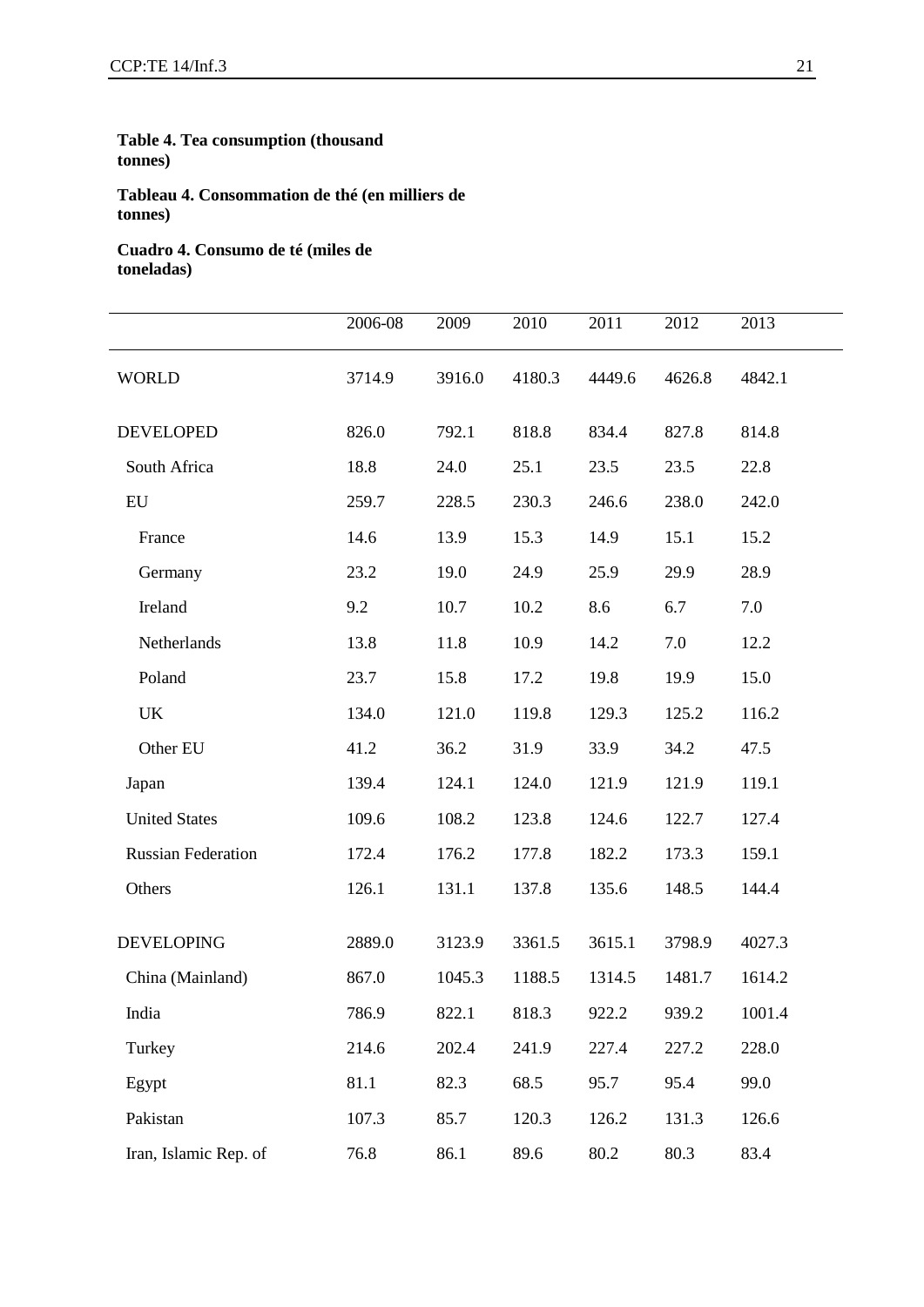|            | 2006-08 | 2009  | 2010  | 2011  | 2012  | 2013  |  |
|------------|---------|-------|-------|-------|-------|-------|--|
| Indonesia  | 56.1    | 56.8  | 59.9  | 61.1  | 63.3  | 64.9  |  |
| Bangladesh | 46.4    | 53.7  | 57.3  | 59.3  | 59.5  | 61.9  |  |
| VietNam    | 25.5    | 27.5  | 27.9  | 29.3  | 30.3  | 31.7  |  |
| Morocco    | 51.4    | 54.8  | 53.9  | 65.0  | 54.1  | 56.7  |  |
| Kenya      | 17.3    | 18.1  | 18.7  | 20.0  | 23.0  | 26.6  |  |
| Others     | 558.6   | 589.0 | 616.6 | 614.2 | 613.7 | 632.9 |  |
|            |         |       |       |       |       |       |  |

## **Table 5. FAO composite price (USD per kg)**

# **Tableau 5. Prix composite de la FAO (dollars EU par kilo)**

# **Cuadro 5. Precio compuesto de la FAO (USD por kg)**

| Year | Jan  | Feb  | Mar  | Apr  | May  | June | July | Aug       |           | Sept Oct  |      | Nov Dec        | Average |
|------|------|------|------|------|------|------|------|-----------|-----------|-----------|------|----------------|---------|
|      |      |      |      |      |      |      |      |           |           |           |      |                |         |
| 2000 | 1.84 | 1.85 | 1.79 | 1.79 | 1.76 | 1.71 | 1.88 | 1.78 1.88 |           | 1.81      |      | 1.76 1.71 1.80 |         |
| 2001 | 1.82 | 1.72 | 1.64 | 1.55 | 1.49 | 1.46 | 1.55 | 1.54 1.51 |           | 1.45      | 1.50 | 1.48 1.56      |         |
| 2002 | 1.48 | 1.49 | 1.52 | 1.46 | 1.43 | 1.44 | 1.44 | 1.48 1.53 |           | 1.54 1.50 |      | 1.46           | 1.48    |
| 2003 | 1.59 | 1.48 | 1.47 | 1.45 | 1.44 | 1.45 | 1.58 | 1.49 1.51 |           | 1.57      | 1.52 | 1.53           | 1.51    |
| 2004 | 1.56 | 1.61 | 1.64 | 1.65 | 1.61 | 1.56 | 1.64 | 1.64      | 1.77      | 1.76      | 1.74 | 1.73           | 1.66    |
| 2005 | 1.63 | 1.59 | 1.72 | 1.64 | 1.58 | 1.57 | 1.62 | 1.65      | 1.67      | 1.67      | 1.64 | 1.66           | -1.64   |
| 2006 | 1.68 | 1.89 | 1.84 | 1.85 | 1.85 | 1.90 | 1.92 | 1.88      | 1.87      | 1.80      | 1.74 | 1.77           | 1.83    |
| 2007 | 1.78 | 1.78 | 1.85 | 1.84 | 1.81 | 1.88 | 1.91 | 2.01      | 2.11      | 2.15      | 2.10 | 2.17           | 1.95    |
| 2008 | 2.44 | 2.46 | 2.41 | 2.46 | 2.41 | 2.58 | 2.64 | 2.65      | 2.65 2.25 |           | 1.91 | 1.85 2.39      |         |
| 2009 | 2.19 | 2.15 | 2.29 | 2.42 | 2.60 | 2.71 | 2.92 | 2.97      | 3.18      | 2.96      | 3.00 | 2.89           | 2.69    |
| 2010 | 2.93 | 2.87 | 2.83 | 2.73 | 2.62 | 2.57 | 2.61 | 2.89      | 2.92      | 2.94      | 2.90 | 2.95           | 2.81    |
| 2011 | 2.98 | 2.89 | 2.96 | 2.94 | 2.79 | 2.85 | 2.95 | 2.89      | 2.82      | 2.80      | 2.72 | 2.63           | 2.85    |
| 2012 | 2.64 | 2.63 | 2.71 | 2.89 | 2.86 | 2.82 | 2.90 | 3.00      | 3.00      | 2.97      | 2.95 | 3.00           | 2.86    |
| 2013 | 2.99 | 2.96 | 2.98 | 2.80 | 2.79 | 2.66 | 2.70 | 2.71      | 2.71      | 2.77      | 2.65 | 2.80           | 2.79    |
| 2014 | 2.86 | 2.73 | 2.69 | 2.71 | 2.62 | 2.54 | 2.85 | 2.71      |           |           |      |                | 2.72    |
|      |      |      |      |      |      |      |      |           |           |           |      |                |         |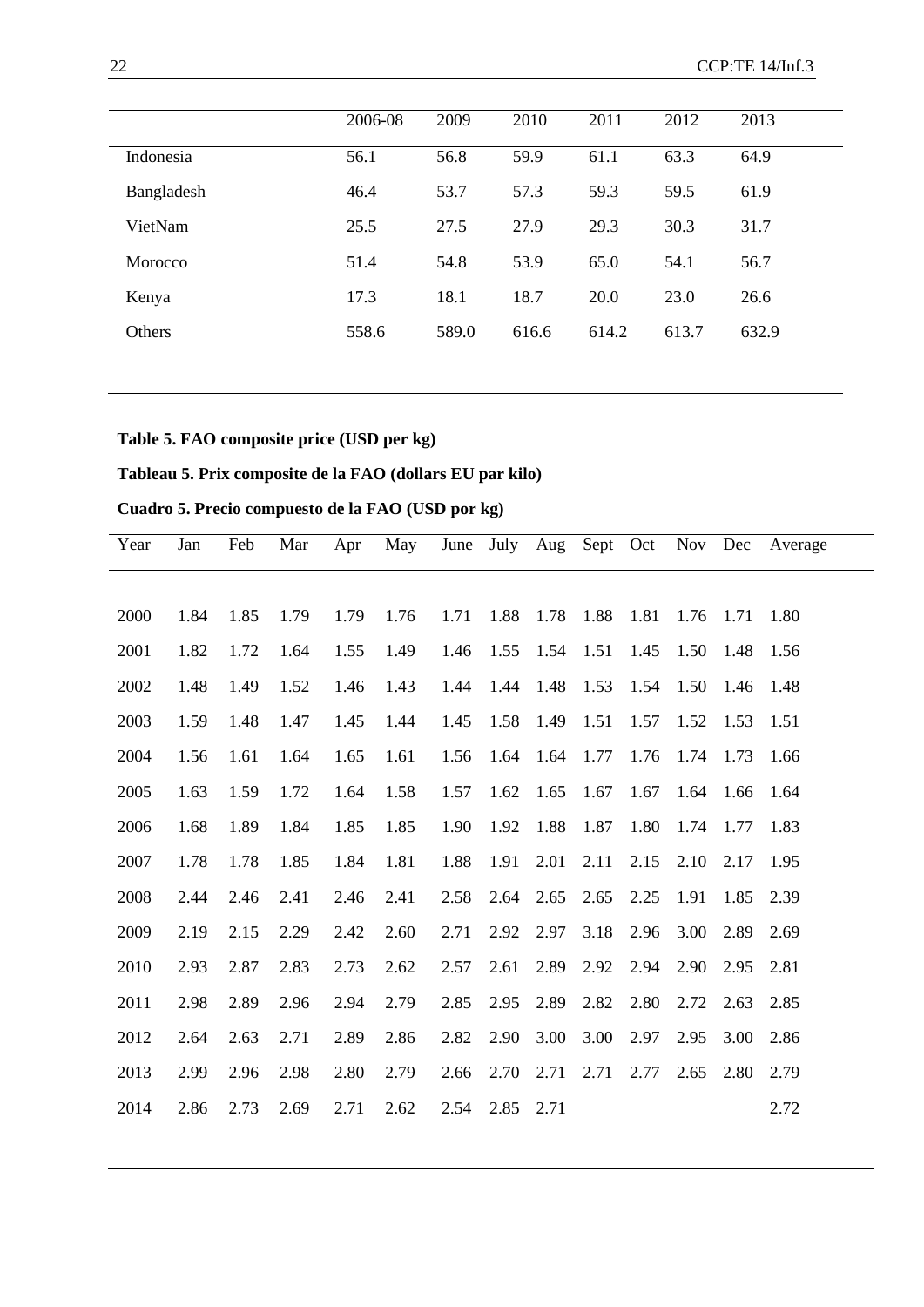**Table 6. Black Tea : Actual and Projected Production Tableau 6. Thé noir: Production effective et projetée Cuadro 6. Té negro: Producción efectiva y prevista**

|                             | PRODUCTION |           |                     |           |  |  |  |  |
|-----------------------------|------------|-----------|---------------------|-----------|--|--|--|--|
| Countries / Regions         | Estimated  | Projected | <b>Growth Rates</b> |           |  |  |  |  |
|                             | 2013       | 2023      | 2004/2013           | 2014/2023 |  |  |  |  |
|                             | Tonnes     |           | Percent per year    |           |  |  |  |  |
| <b>WORLD</b>                | 3142610    | 4172471   | 2.4                 | 2.9       |  |  |  |  |
| Africa                      | 645278     | 876186    |                     |           |  |  |  |  |
| Kenya                       | 432453     | 584508    | 2.7                 | 3.2       |  |  |  |  |
| Malawi                      | 46463      | 47389     | $-0.3$              | 0.4       |  |  |  |  |
| Zimbabwe                    | 8500       | 11138     | $-9.4$              | 2.7       |  |  |  |  |
| Rwanda                      | 25200      | 42448     | 6.1                 | 5.3       |  |  |  |  |
| South Africa                | 2200       | 4725      | $-8.3$              | 7.7       |  |  |  |  |
| Uganda                      | 58295      | 98405     | 6.2                 | 5.3       |  |  |  |  |
| Tanzania United Rep         | 32422      | 35671     | 0.6                 | $1.0\,$   |  |  |  |  |
| Other                       | 39745      | 51902     | 2.6                 | 2.7       |  |  |  |  |
| Latin America and Caribbean | 92562      | 104439    |                     |           |  |  |  |  |
| Argentina                   | 76902      | 90685     | 1.6                 | 1.7       |  |  |  |  |
| <b>Brazil</b>               | 7000       | 6604      | $-1.7$              | $-0.5$    |  |  |  |  |
| Other                       | 8660       | 7150      | 1.2                 | $-2.0$    |  |  |  |  |
| Near East                   | 253000     | 281027    |                     |           |  |  |  |  |
| Iran                        | 26000      | 25968     | $-4.8$              | $0.0\,$   |  |  |  |  |
| Turkey                      | 227000     | 255059    | 0.9                 | 1.2       |  |  |  |  |
| Far East                    | 2137555    | 2896614   |                     |           |  |  |  |  |
| India                       | 1184420    | 1483719   | 2.7                 | 2.4       |  |  |  |  |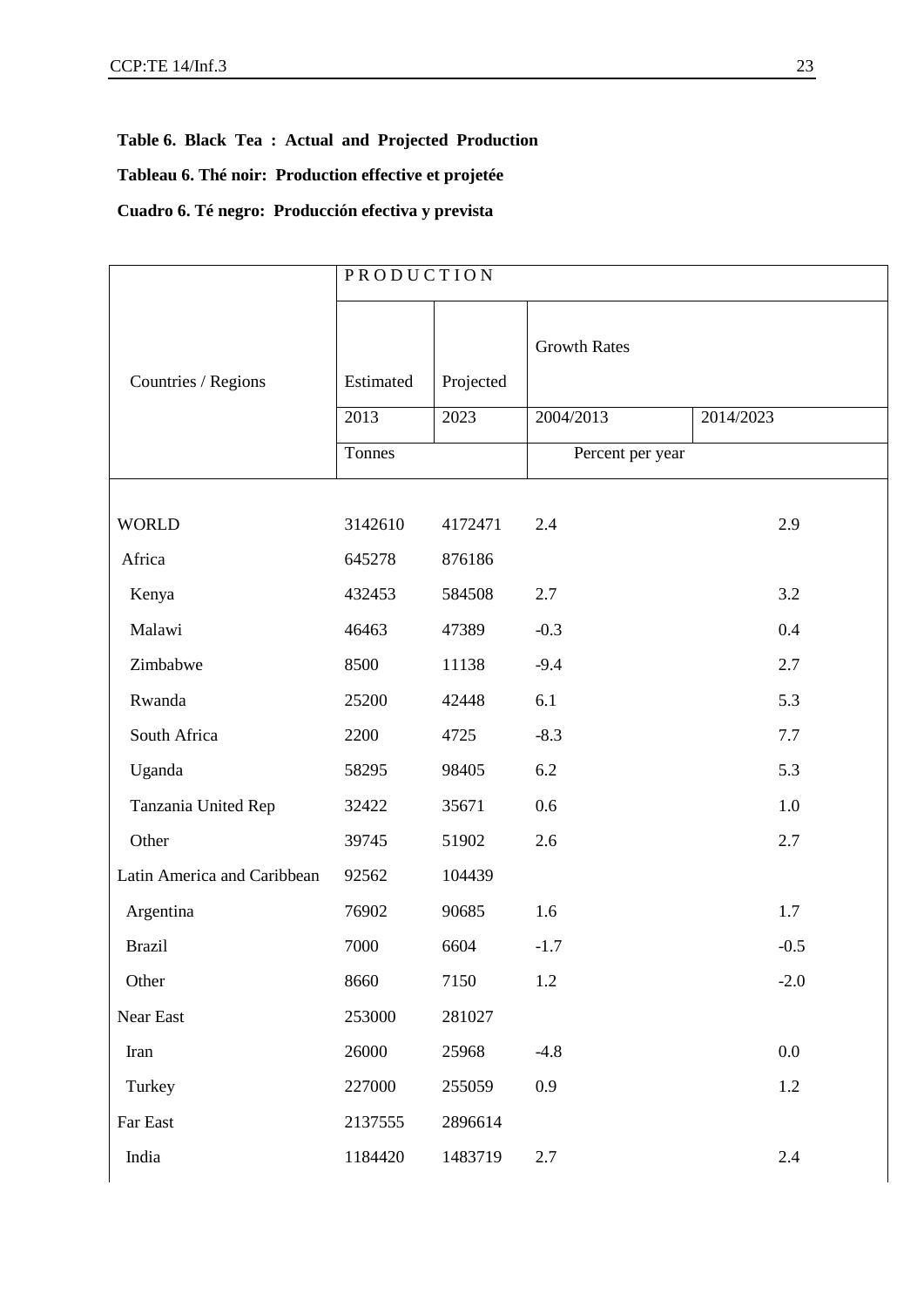|                           | PRODUCTION |           |                     |           |
|---------------------------|------------|-----------|---------------------|-----------|
|                           |            |           |                     |           |
|                           |            |           | <b>Growth Rates</b> |           |
| Countries / Regions       | Estimated  | Projected |                     |           |
|                           | 2013       | 2023      | 2004/2013           | 2014/2023 |
|                           | Tonnes     |           | Percent per year    |           |
| Sri Lanka                 | 336300     | 395486    | 0.9                 | 1.7       |
| China                     | 273967     | 624265    | 8.0                 | 7.9       |
| Vietnam                   | 83435      | 105447    | 1.6                 | 2.4       |
| Bangladesh                | 65980      | 77919     | 1.4                 | 1.7       |
| Malaysia                  | 19819      | 31983     | 21.7                | 4.8       |
| Nepal                     | 17000      | 20838     | 4.1                 | 2.0       |
| Indonesia                 | 114174     | 115564    | $-0.4$              | 0.2       |
| Other                     | 42460      | 41392     | 1.6                 | $-0.2$    |
| <b>CIS</b>                | 7700       | 8212      |                     |           |
| <b>Russian Federation</b> | 3500       | 3142      | 2.3                 | $-1.4$    |
| <b>Other Former USSR</b>  | 4200       | 5070      | 1.5                 | 1.9       |
| Oceania                   | 6500       | 5977      | $-1.0$              | $-0.8$    |
|                           |            |           |                     |           |

## **Table 7. Green Tea : Actual and Projected Production and** e**xports**

## **Tableau 7. Thé vert: Production et exportations effectives et projetées**

**Cuadro 7. Té verde: Producción y exportaciones, efectivas y previstas**

| Regions   | <b>PRODUCTION</b> |           |                     |         | <b>EXPORTS</b> |           |                     |         |  |
|-----------|-------------------|-----------|---------------------|---------|----------------|-----------|---------------------|---------|--|
|           | Estimated         | Projected | <b>Growth Rates</b> |         | Estimated      | Projected | <b>Growth Rates</b> |         |  |
|           | 2013              | 2023      | 2004/13             | 2014/23 | 2013           | 2023      | 2004/13             | 2014/23 |  |
| World     | 1573206           | 3459857   | 7.0                 | 8.2     | 378211         | 750981    | 4.9                 | 7.1     |  |
| China     | 1313362           | 2969490   | 8.2                 | 8.5     | 281528         | 458579    | 3.4                 | 5.0     |  |
| Japan     | 84700             | 93651     | $-2.3$              | 1.0     | 2942           | 7631      | 12.0                | 10.0    |  |
| Vietnam   | 101505            | 304359    | 10.9                | 11.6    | 70755          | 251024    | 13.4                | 13.5    |  |
| Indonesia | 38500             | 39671     | $-0.3$              | 0.3     | 11687          | 18500     | 7.2                 | 4.7     |  |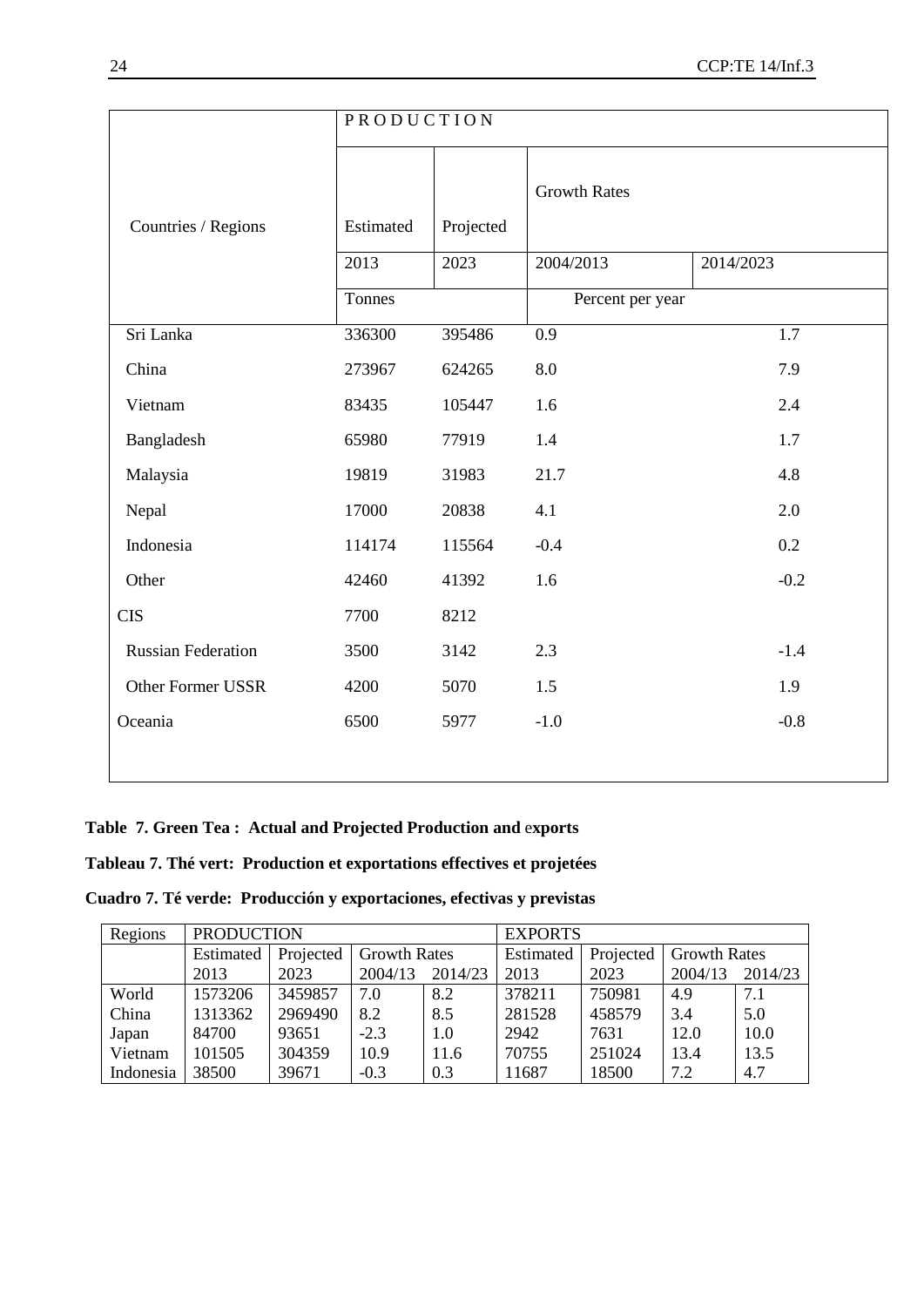## **Table 8. Black Tea : Exports, Actual and Projected**

## **Tableau 8. Thé noir: Exportations effectives et projetées**

## **Cuadro 8. Té negro: Exportaciones efectivas y previstas**

|                                    | EXPORTS          |           |                     |                  |  |  |  |  |  |
|------------------------------------|------------------|-----------|---------------------|------------------|--|--|--|--|--|
| Countries / Regions                | <b>Estimated</b> | Projected | <b>Growth Rates</b> |                  |  |  |  |  |  |
|                                    | 2013             | 2023      | 2004/2013           | 2014/2023        |  |  |  |  |  |
|                                    | Tonnes           |           |                     | Percent per year |  |  |  |  |  |
|                                    |                  |           |                     |                  |  |  |  |  |  |
| <b>WORLD</b>                       | 1381585          | 1664583   | 1.0                 | 2.3              |  |  |  |  |  |
| Africa                             | 593111           | 743384    |                     |                  |  |  |  |  |  |
| Kenya                              | 412958           | 518088    | 3.3                 | 3.1              |  |  |  |  |  |
| Malawi                             | 40500            | 37066     | $-0.5$              | $-0.6$           |  |  |  |  |  |
| Zimbabwe                           | 5900             | 6621      | $-10.1$             | 1.2              |  |  |  |  |  |
| Rwanda                             | 23500            | 41026     | 8.7                 | 5.4              |  |  |  |  |  |
| South Africa                       | 4869             | 4781      | $-0.7$              | 0.0              |  |  |  |  |  |
| Uganda                             | 56696            | 87667     | 6.2                 | 6.4              |  |  |  |  |  |
| Tanzania United Rep                | 26169            | 27848     | 1.4                 | 0.8              |  |  |  |  |  |
| Other                              | 22519            | 20287     | 1.2                 | $0.0\,$          |  |  |  |  |  |
| <b>Far East</b>                    | 700639           | 820921    |                     |                  |  |  |  |  |  |
| India                              | 202760           | 212134    | $-0.1$              | 1.8              |  |  |  |  |  |
| Sri Lanka                          | 306300           | 350602    | 0.4                 | 1.5              |  |  |  |  |  |
| China                              | 48189            | 95218     | $2.0\,$             | 5.4              |  |  |  |  |  |
| Vietnam                            | 62745            | 79152     | $-0.3$              | 2.4              |  |  |  |  |  |
| Bangladesh                         | 540              | 910       | $-37.7$             | 3.6              |  |  |  |  |  |
| Malaysia                           | 1671             | 1421      | 10.5                | $0.0\,$          |  |  |  |  |  |
| Nepal                              | 9700             | 11503     | 18.4                | 1.9              |  |  |  |  |  |
| Indonesia                          | 59154            | 62690     | $-5.3$              | $-2.1$           |  |  |  |  |  |
| Other                              | 9580             | 7292      | 10.1                | $0.0\,$          |  |  |  |  |  |
| <b>Near East</b>                   | 4853             | 2191      |                     |                  |  |  |  |  |  |
| Turkey                             | 4853             | 2191      | $-5.6$              | $0.0\,$          |  |  |  |  |  |
| <b>Latin America and Caribbean</b> | 73610            | 88893     |                     |                  |  |  |  |  |  |
| Argentina                          | 72476            | 85780     | 1.6                 | 1.7              |  |  |  |  |  |
| <b>Brazil</b>                      | 192              | 2119      | $-23.9$             | $0.0\,$          |  |  |  |  |  |
| Other                              | 942              | 994       | $-2.5$              | $0.0\,$          |  |  |  |  |  |
| <b>CIS</b>                         | 3100             | 2300      | 2.1                 | $\mathbf{0.0}$   |  |  |  |  |  |
| Oceania                            | 6220             | 6847      | $-0.8$              | $\mathbf{0.0}$   |  |  |  |  |  |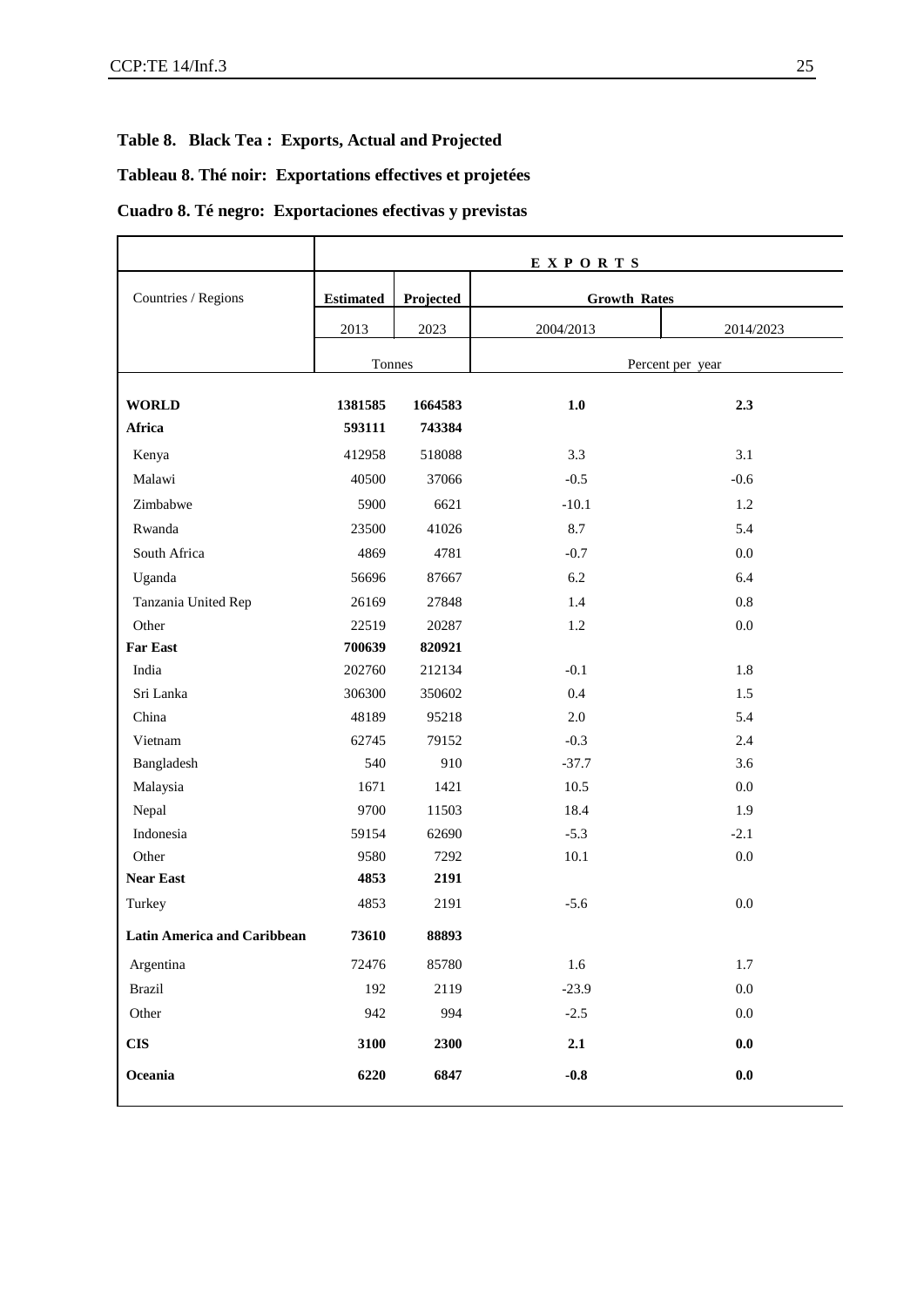# **Table 9. Black Tea: Consumption**

#### **Tableau 9. Thé noir: Consommation**

## **Cuadro 9. Té negro: Consumo**

|  | Countries / Regions | CONSUMPTION |                                  |                  |           |
|--|---------------------|-------------|----------------------------------|------------------|-----------|
|  |                     | Estimated   | Projected<br><b>Growth Rates</b> |                  |           |
|  |                     | 2013        | 2023                             | 2004/2013        | 2014/2023 |
|  |                     | Tonnes      |                                  | Percent per year |           |
|  |                     |             |                                  |                  |           |
|  | <b>WORLD</b>        | 3081266     | 4142764                          | 2.6              | 3.0       |
|  | Far East            | 1602798     | 2315418                          |                  |           |
|  | Pakistan            | 125829      | 154672                           | 0.4              | 1.8       |
|  | India               | 991770      | 1281006                          | 3.2              | 2.5       |
|  | Sri Lanka           | 33183       | 47808                            | 3.5              | 3.6       |
|  | China               | 238518      | 540262                           | 10.1             | 8.2       |
|  | VietNam             | 190         | 315                              | 12.9             | 4.9       |
|  | Bangladesh          | 61720       | 90282                            | 4.8              | 3.8       |
|  | Malaysia            | 36068       | 57369                            | 10.4             | 4.5       |
|  | Nepal               | 7700        | 9577                             | $-2.8$           | 2.1       |
|  | Indonesia           | 35700       | 53502                            | 1.8              | 3.8       |
|  | Other               | 72120       | 80623                            | 2.0              | 1.1       |
|  | Africa              | 145267      | 206116                           |                  |           |
|  | Kenya               | 26550       | 46534                            | 6.4              | 5.6       |
|  | Malawi              | 5963        | 10323                            | $-1.3$           | 5.3       |
|  | Morocco             | 167         | 309                              | $-4.5$           | $6.0\,$   |
|  | Zimbabwe            | 2600        | 4517                             | $-6.3$           | 5.3       |
|  | Rwanda              | 700         | 1030                             | $-8.5$           | 3.8       |
|  | South Africa        | 21919       | 29573                            | 3.0              | 3.0       |
|  | Uganda              | 4595        | 8042                             | 6.0              | 5.6       |
|  | Tanzania United Rep | 6253        | 7727                             | 2.1              | 2.0       |
|  |                     |             |                                  |                  |           |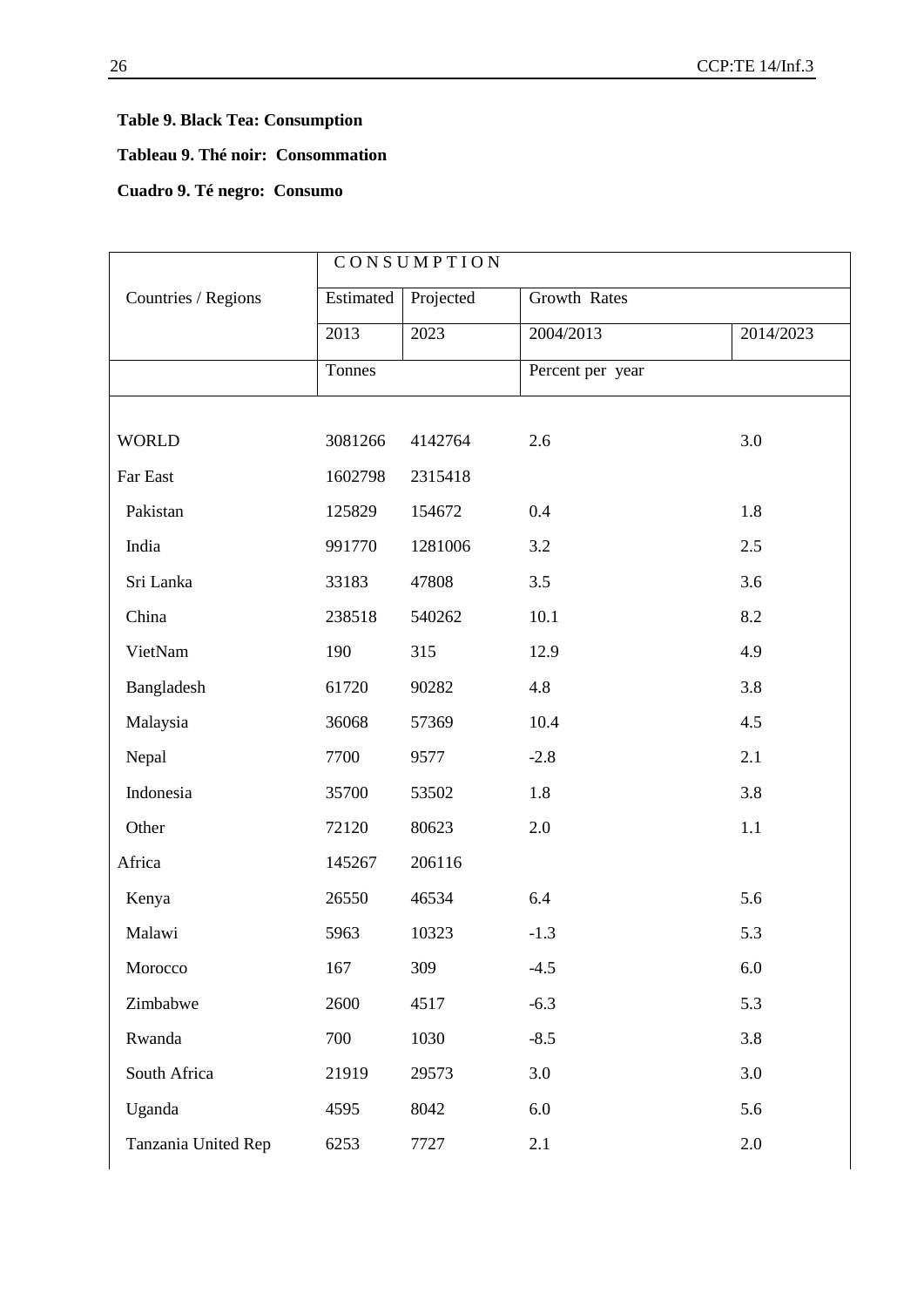## **Table 9. Black Tea: Consumption**

#### **Tableau 9. Thé noir: Consommation**

## **Cuadro 9. Té negro: Consumo**

|                                | CONSUMPTION |                           |                  |           |  |
|--------------------------------|-------------|---------------------------|------------------|-----------|--|
| Countries / Regions            | Estimated   | Growth Rates<br>Projected |                  |           |  |
|                                | 2013        | 2023                      | 2004/2013        | 2014/2023 |  |
|                                | Tonnes      |                           | Percent per year |           |  |
|                                |             |                           |                  |           |  |
| Other                          | 76520       | 98062                     | 3.0              | 2.5       |  |
| Near East                      | 687266      | 897596                    |                  |           |  |
| Iran Islamic Rep. of           | 83000       | 115808                    | 4.2              | 3.0       |  |
| Turkey                         | 228026      | 259503                    | 1.2              | 1.3       |  |
| Iraq                           | 34000       | 34123                     | $-4.8$           | $-0.1$    |  |
| Saudi Arabia                   | 30350       | 44999                     | 3.6              | 3.9       |  |
| Syria                          | 28000       | 31225                     | 1.2              | 1.0       |  |
| <b>United Arab Emirates</b>    | 40000       | 63394                     | $-1.3$           | 4.6       |  |
| Egypt                          | 97304       | 135243                    | 3.4              | 3.3       |  |
| Libyan Arab Jam.               | 11000       | 11570                     | 0.6              | 0.5       |  |
| Sudan                          | 30200       | 48434                     | 5.5              | 4.7       |  |
| Jordan                         | 5327        | 5886                      | 0.0              | 1.0       |  |
| Israel                         | 1537        | 1555                      | $-8.4$           | 0.1       |  |
| Other                          | 98522       | 145856                    | 4.0              | 3.9       |  |
| Latin America and<br>Caribbean | 43670       | 52531                     |                  |           |  |
| Argentina                      | 4576        | 5069                      | 0.9              | $1.0\,$   |  |
| <b>Brazil</b>                  | 6984        | 10148                     | 4.6              | 3.7       |  |
| Other                          | 32110       | 37314                     | 1.4              | 1.4       |  |
|                                |             |                           |                  |           |  |